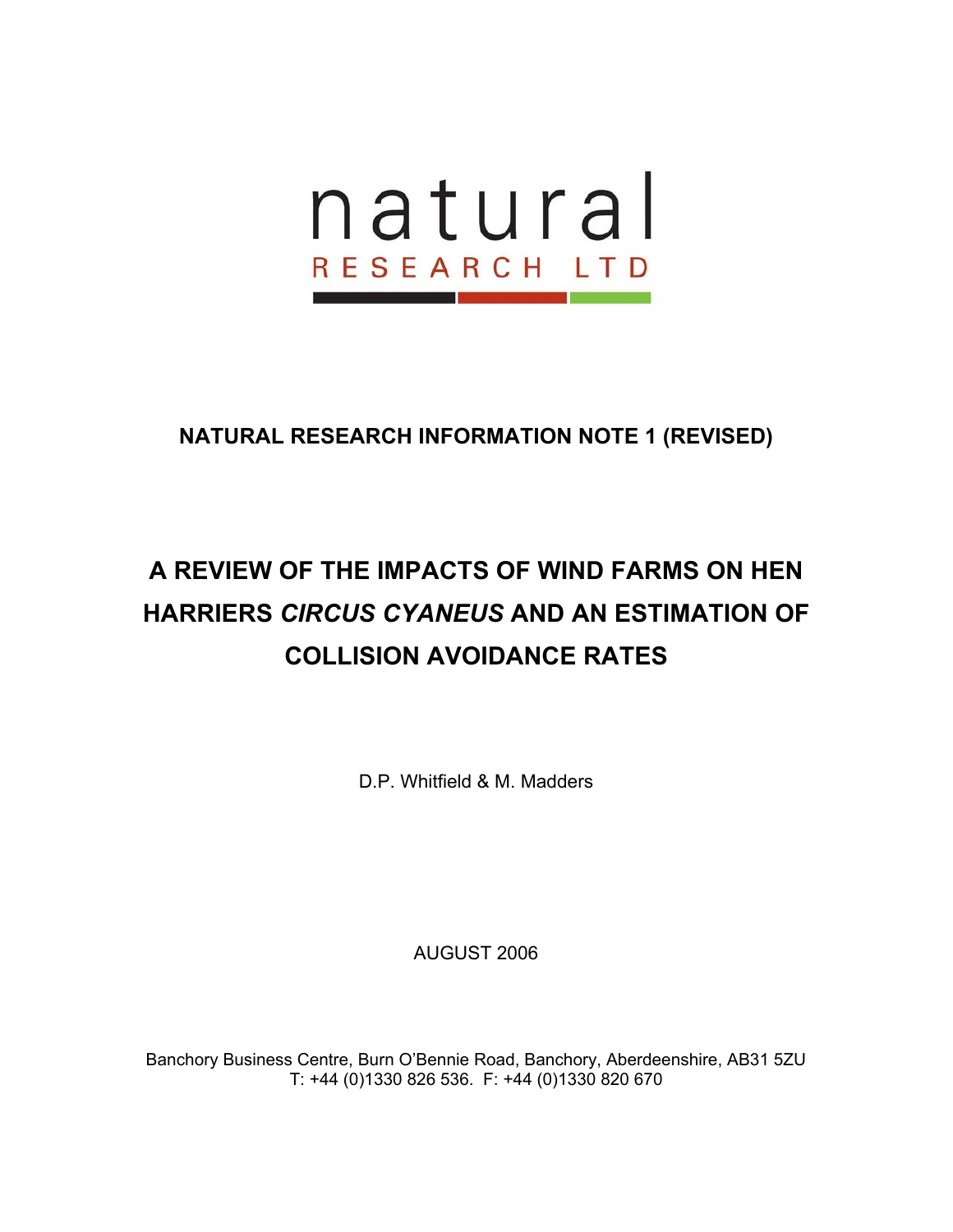This document has been produced by Natural Research Ltd, a company limited by guarantee registered in Scotland No SC209393, a Scottish Charity No SC030363, registered office 8 Charlotte Street, Perth, PH1 5LL, UK. It has been produced to promote discussion and further research into questions in which we have an interest. Although all effort has been made to ensure that the statements within this document are correct, it has not undergone peer-review. Some of the statements and ideas included in this document may be useful to others when writing reports, proposals and other documents, and when discussing issues with clients and colleagues. Natural Research accepts no responsibility, financial or otherwise, for consequences that may arise from the use of information contained within this document by third parties.

The preferred citation of this document is:

Whitfield, D.P. & Madders, M. 2006. A review of the impacts of wind farms on hen harriers *Circus cyaneus* and an estimation of collision avoidance rates. Natural Research Information Note 1 (revised). Natural Research Ltd, Banchory, UK.

Natural Research Information Notes are available to download from the Natural Research website: [www.natural-research.org](http://www.natural-research.org/)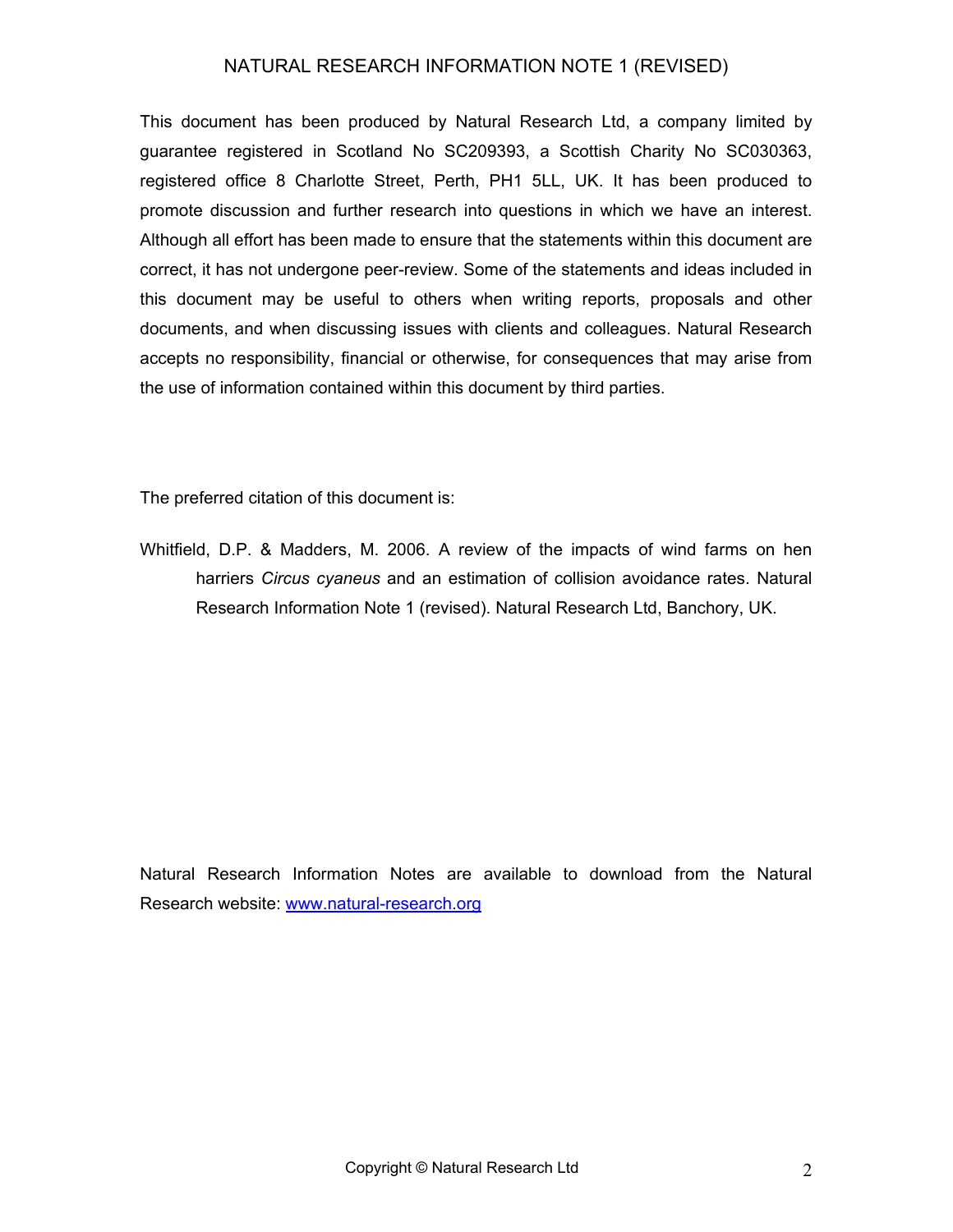#### **ABSTRACT**

Assessment of the impacts of proposed wind farms on hen harriers is often hampered by an apparent paucity of available information from studies of impacts at operational wind farms. To a large degree this is because few studies are readily or obviously accessible, and so the purpose of this review was to utilise those studies which could be accessed (primarily reports posted on websites) to examine the evidence for the susceptibility of hen harriers to the two main impacts of terrestrial wind farms on birds: displacement/disturbance and fatality through collision with rotating turbine blades.

At least eight studies of hen harrier displacement effects have been conducted, using several study designs, in USA and continental Europe. Only one study documented good evidence of displacement and it was reasonable to conclude that although further studies are highly desirable, if displacement of foraging occurs then it will likely be limited to within 100 m of wind turbines if it occurs at all. In keeping with most other studies of raptor displacement, therefore, it appears that foraging hen harriers have a low sensitivity to disturbance at operational wind farms. Persecution of some UK hen harriers may make such populations more susceptible to disturbance, however. Displacement impacts on nest site selection are more poorly studied, and preliminary results from Scotland and Northern Ireland indicate that birds will nest 200 – 300 m from turbines.

At least 10 wind farms where hen harriers occur have been subject to research on collision fatalities. Deaths were recorded at three sites with only a single study, involving searches over 7,500 turbine-years, recording more than one casualty, and no collision victims were recorded at seven sites. Against expectations, documented mortality was not positively related to harrier activity since wind farms with recorded deaths were those with the lowest harrier activity levels. The cause of this apparently counter-intuitive result was not obvious, with the height of rotor blades (since harriers typically fly at low altitudes) and an index of risk exposure not offering satisfactory explanations. It was apparent, nevertheless, that hen harriers do not appear to be susceptible to colliding with turbine blades and that collision mortality should rarely be a serious concern.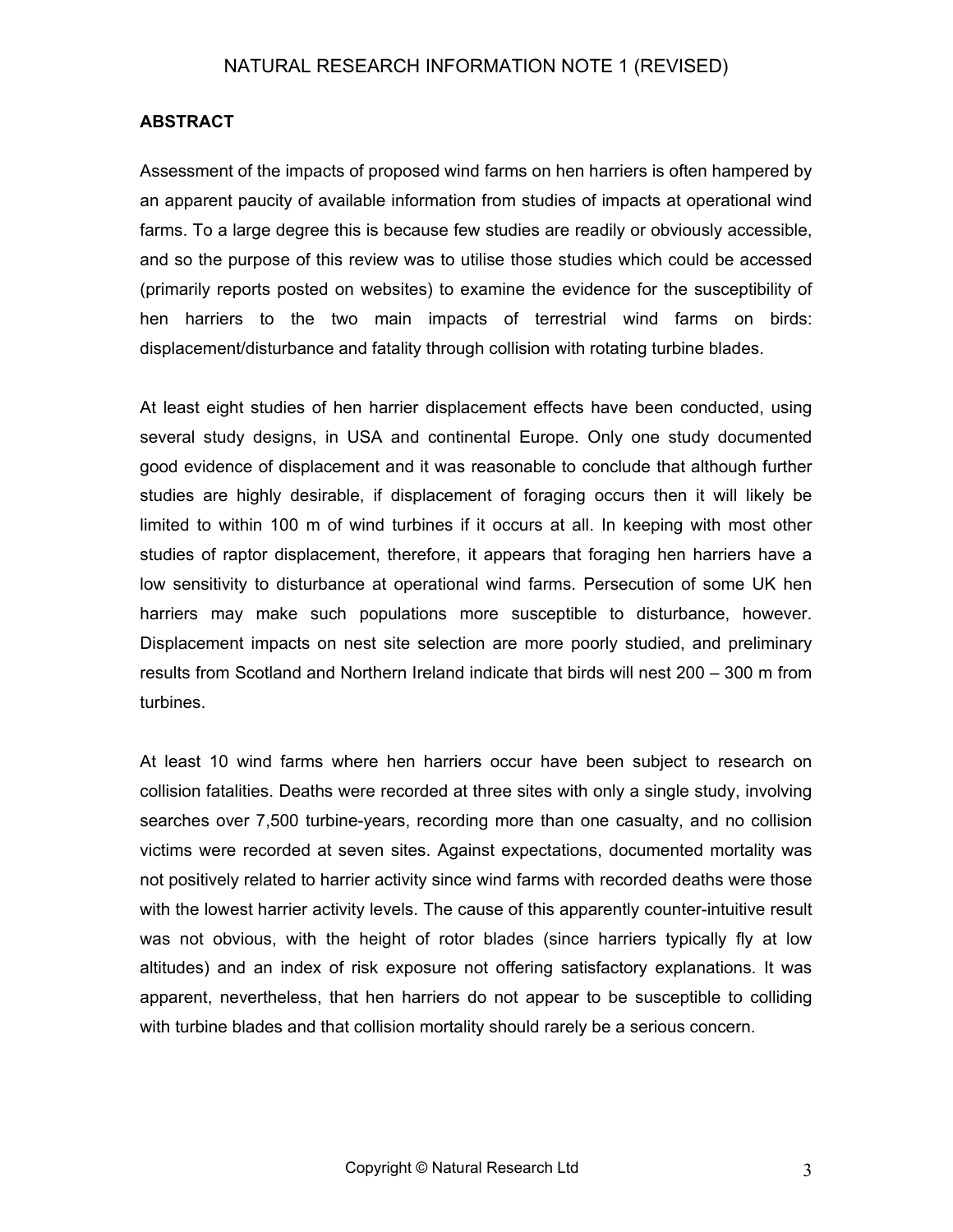Collision risk modelling under the Band Collision Risk Model (CRM) (Band et al. 2006) can be used to estimate predicted mortality rates at proposed wind farms. Avoidance rates under the Band model (the extent to which birds avoid colliding with rotor blades) were estimated from eight wind farms in USA: estimates were 100% (at six sites), c. 99.8% (at one site) and 93.2% (at one site). For the six sites with 100% avoidance, harrier activity levels were relatively high so this could not explain the absence of any fatalities and at two of these sites searches were conducted at 50 to 150 turbines over several years. At the remaining four sites with no fatalities a combined 101 turbines were searched for four years in total. All eight studies accounted for search biases due to observer efficiency and corpse removal. Thus, there was no evidence of any deficiencies in the methods employed at the sites where avoidance was 100%. It is suggested that harrier collisions are relatively rare events and probably subject to stochastic or accidental conditions and hence sampling may produce occasional relatively low avoidance rate estimates while most estimates are substantially higher. Unbiased estimates may therefore require studies at a substantial scale and duration which are probably impractical and difficult to justify cost-effectively. Combining results from several smaller scale studies may thus provide an appropriate solution and for the 'non-Altamont' USA studies a 99% avoidance rate predicted a combined number of harrier fatalities very close to the empirical measure. In conclusion, an assumption of 95% avoidance is likely to be overly cautious and an avoidance rate of 99% appears to be more realistic.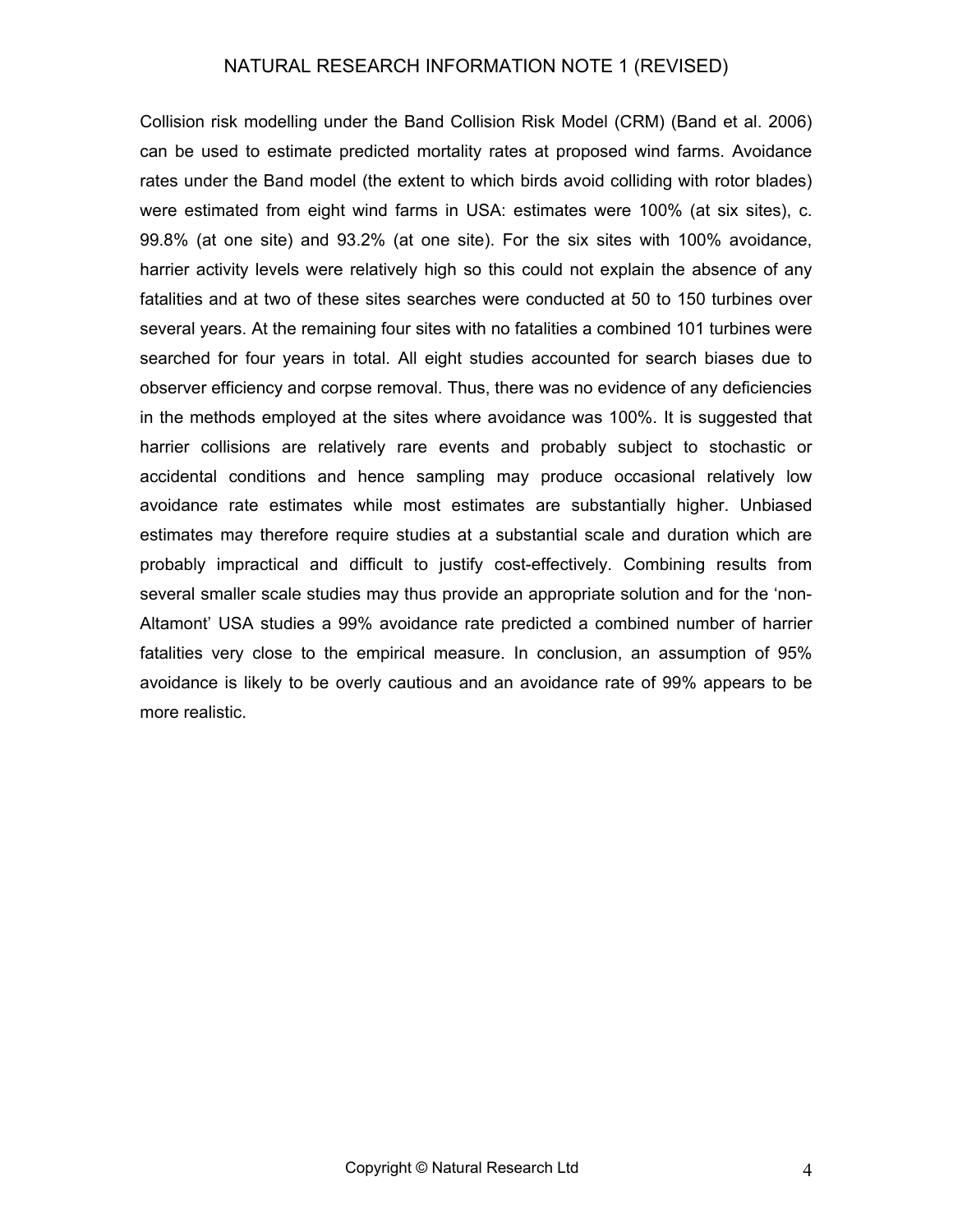#### **INTRODUCTION**

The rapid growth of the wind energy industry has produced an unprecedented singleissue demand on environmental impact assessment in the UK and elsewhere in the world. Birds are a key assessment concern, due to several potential adverse impacts of wind farms (Langston & Pullan 2003). In the UK, assessment of impacts on the hen harrier *Circus cyaneus* is a frequent requirement, especially in Scotland where the majority of the population breeds, since this raptor is listed on Annex 1 of the EC Birds Directive and favours similar habitat to that selected for terrestrial wind farm proposals. As for other terrestrial birds, wind farms pose three main adverse risks to hen harriers: fatality through collision with turbine blades, indirect habitat loss by birds being displaced through disturbance, and direct habitat loss through construction of the windfarm and ancillary development (land take) (Langston & Pullan 2003). A major difficulty in assessing these potential impacts of wind farms on most birds, including the hen harrier, is the apparent paucity of available information from studies of impacts at operational wind farms.

Relatively little material on wind farm impacts has been published in the peer-reviewed literature despite the existence of numerous studies in the 'grey' literature. This is readily apparent by consulting the reference lists of those few studies which have been accepted by scientific journals for publication (e.g. Barrios & Rodríguez 2004, de Lucas et al. 2004). The reasons for this are probably several. For example, many studies are commercially driven, and publication in the peer-reviewed literature increases costs without any obvious commercial benefit to the development company concerned, although there are clear benefits to the wider wind energy industry. On the other hand, it is probably unlikely that several studies would be accepted for publication in journals, not necessarily through a lack of 'quality' but also because of the substantial pressure on space in scientific journals in relation to the large body of wind energy research which could be published, most or all of which would probably be making similar conclusions or simply documenting the presence or absence of effects. Although a greater rate of peerreview publication is clearly highly desirable, the current shortfall should not equate 'unpublished' grey studies with a lack of reliability or low quality research. For instance, the recent studies of collision mortality at Altamont (e.g. Hunt 2002, Smallwood & Thelander 2004) have been transparently conducted to accepted sound standards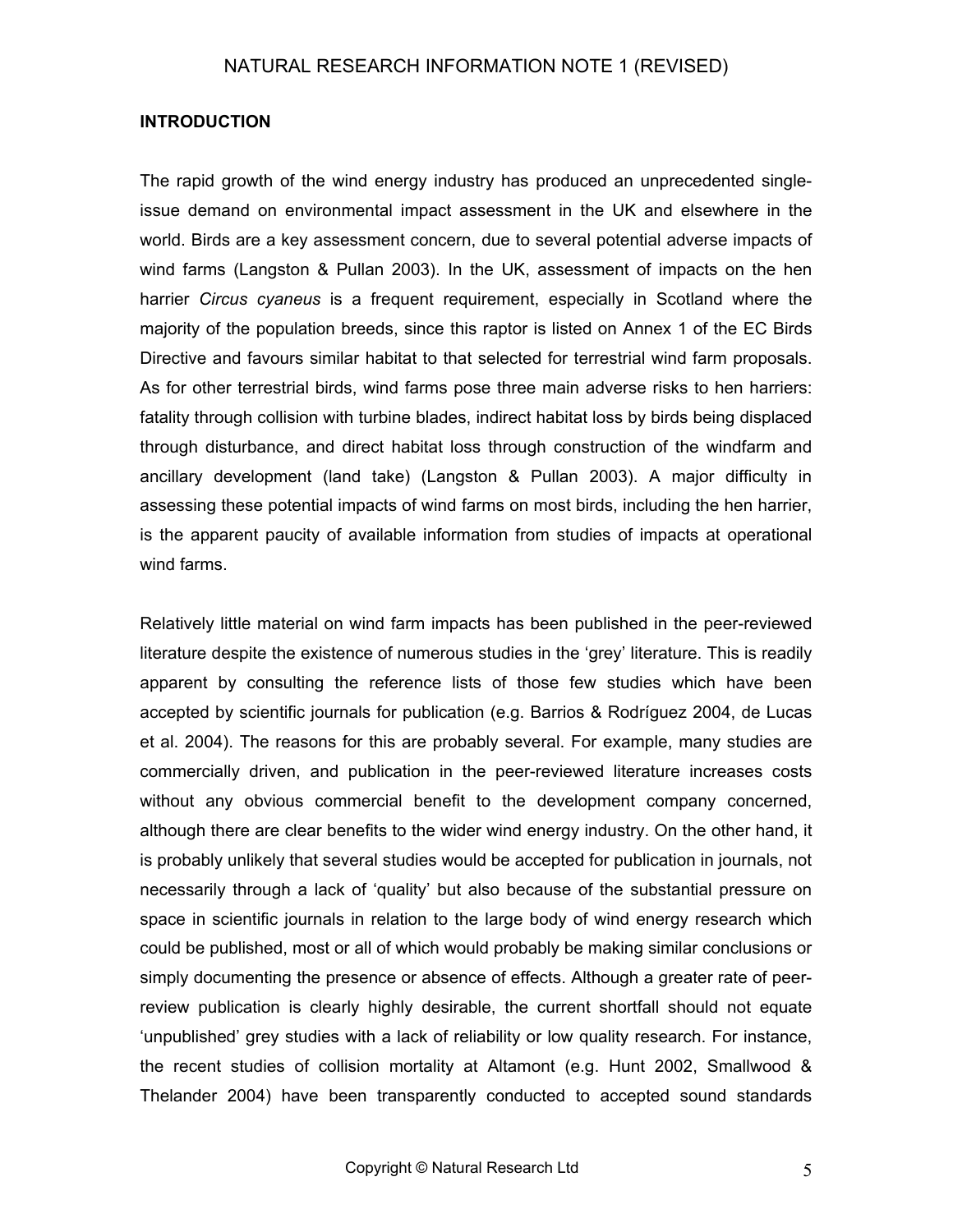(Anderson et al. 1999) and have considerably advanced the research field. The purpose of this review, therefore, is to utilise those studies that may be classed as 'grey' literature in an attempt to draw conclusions about wind farm effects on the hen harrier (or northern harrier as the species is known in North America; the northern harrier may be a closely related 'sister' species rather than a subspecies of the hen harrier: Wink & Sauer-Gürth 2004). Whenever possible we have utilised literature which is accessible via the internet and have cited appropriate web addresses. Although prey and habitat use may differ between studies (for example, North American breeding harriers appear more reliant on small mammal prey than birds in the UK: Simmons 2000) essentially, when not migrating, all hen harriers typically fly low to the ground (Whitfield & Madders 2006), hunting for prey in ground vegetation, and catching prey on the ground or immediately above it.

Physical land take caused by windfarm construction is generally so small that only rarely will it be influential (when a proposed scheme is especially large or the spatial requirements of a species are especially small or restricted) (e.g. Percival 2000, Langston & Pullan 2003). The two main potential risks to hen harriers, therefore, are displacement/disturbance and collision with turbines, and hence it is on these risks that this review concentrates.

#### **DISPLACEMENT**

Displacement effects are best studied with a BACI (Before-After-Control-Impact) design (Green 1979, Anderson et al. 1999), which involves survey of bird numbers or behaviour at the wind farm (impact) site and a similar reference (control) site before and after construction. BACI protocols have been followed by several studies of birds at wind farms, though not all (e.g. Gill et al. 1996, Langston & Pullan 2003) and those which have been unable to adhere to a BACI design are less reliable. As changes in bird numbers or behaviour can be influenced on a wind farm site by a number of factors other than the influence of the wind farm itself, these additional factors should be accounted for; hence the need for a good reference site where the influence of the additional factors should change in tandem with those on the wind farm site. Results will also be most reliable when collected over a number of years because, for example, bird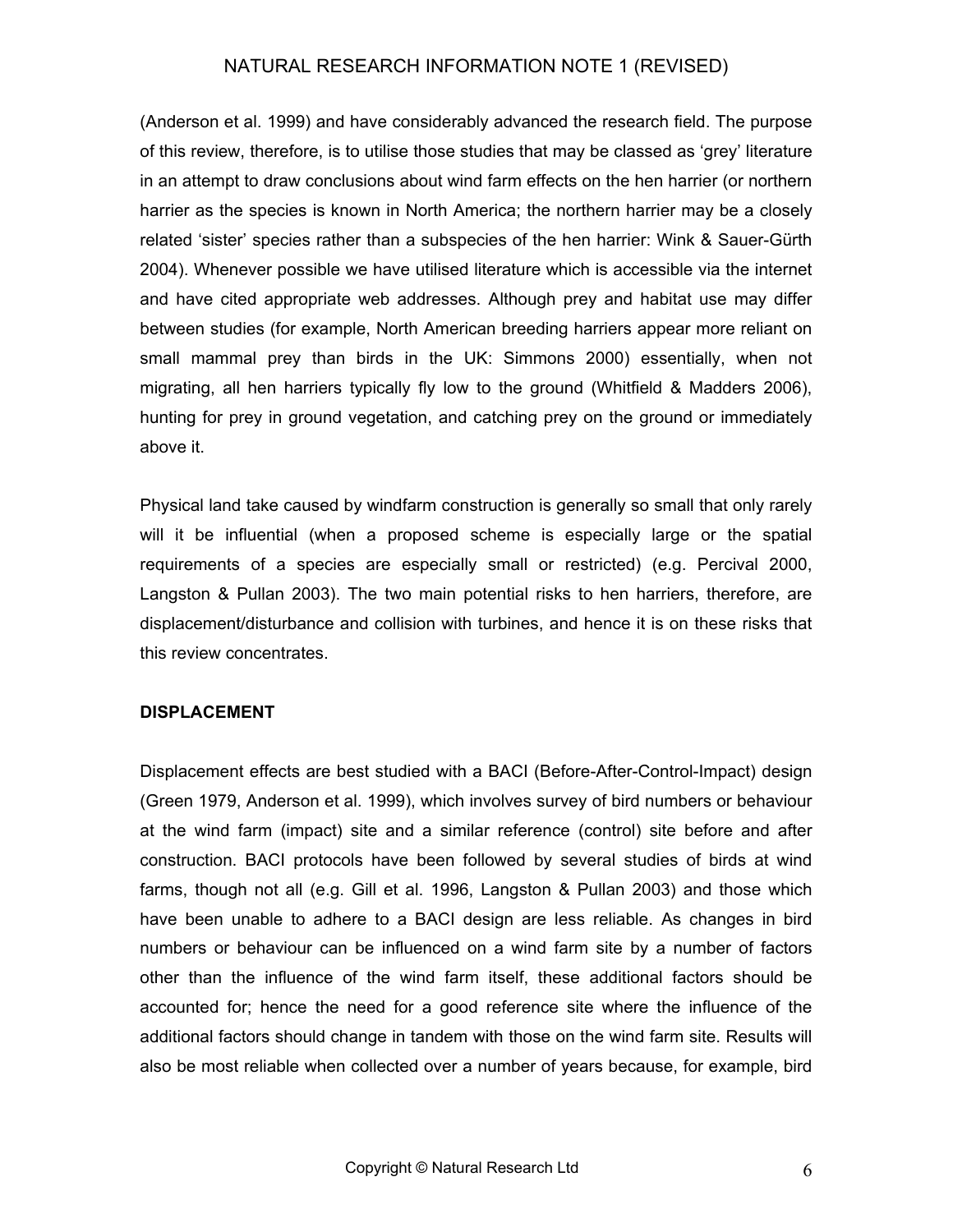abandonment of a wind farm site through disturbance may be temporary due to habituation.

A full description of the BACI and alternative study methods is given in Anderson et al. (1999). Other approaches include the IR (Impact-Reference) design where the impact indicators measured on the assessment (wind farm) area are compared to measurements from one or more reference sites. In displacement studies the abundance and/or distribution of birds on the operational wind farm area are compared with those on reference site(s) and any difference related to the presence of the wind farm, preferably after controlling in analysis for any confounding environmental factors that may influence abundance. IG (Impact-Gradient) designs lack a formal reference site and look for gradients in impact with distance from the hypothesised impact source – in this case, wind turbines. In displacement studies measures of bird abundance would be expected to increase with distance from turbines if an effect occurs. Again, interpretation is facilitated if potential confounding influences on gradients in abundance, such as vegetation type, are accounted for. Finally, BA (Before-After) designs quantify impact indicators (bird abundance, in this case) on the assessment (wind farm) area before and after the presumed impact (wind farm construction) has occurred. A lack of any reference data or replication sorely limits the ability to interpret such studies objectively, although abrupt changes after construction can give greater confidence in impact detection and reference material on bird abundance away from the wind farm site is often available from sources outwith the study.

Madders & Whitfield (2006) have reviewed several existing studies of displacement in raptors, including hen harriers. There have been no or few indications of hen harrier displacement at most wind farms where it has been studied (Johnson et al. 2000b, Bergen 2001, Kerlinger 2002, Schmidt et al. 2003, Reichenbach 2003, Kerlinger et al. 2005) but Johnson et al. (2000a) found evidence of both small scale (< 100m from turbines) and larger scale (> 100 m) displacement from turbines by harriers in the year following windfarm operation (Table 1), although displacement was clearly only partial since this was one of very few sites where a collision victim was found. Some additional German studies using the IG design may suggest partial displacement from limited (100 m) areas around turbines but others do not (K. Handke, unpubl. data) and in southern Spain foraging also appears to be little affected (M. de Lucas pers. comm.). An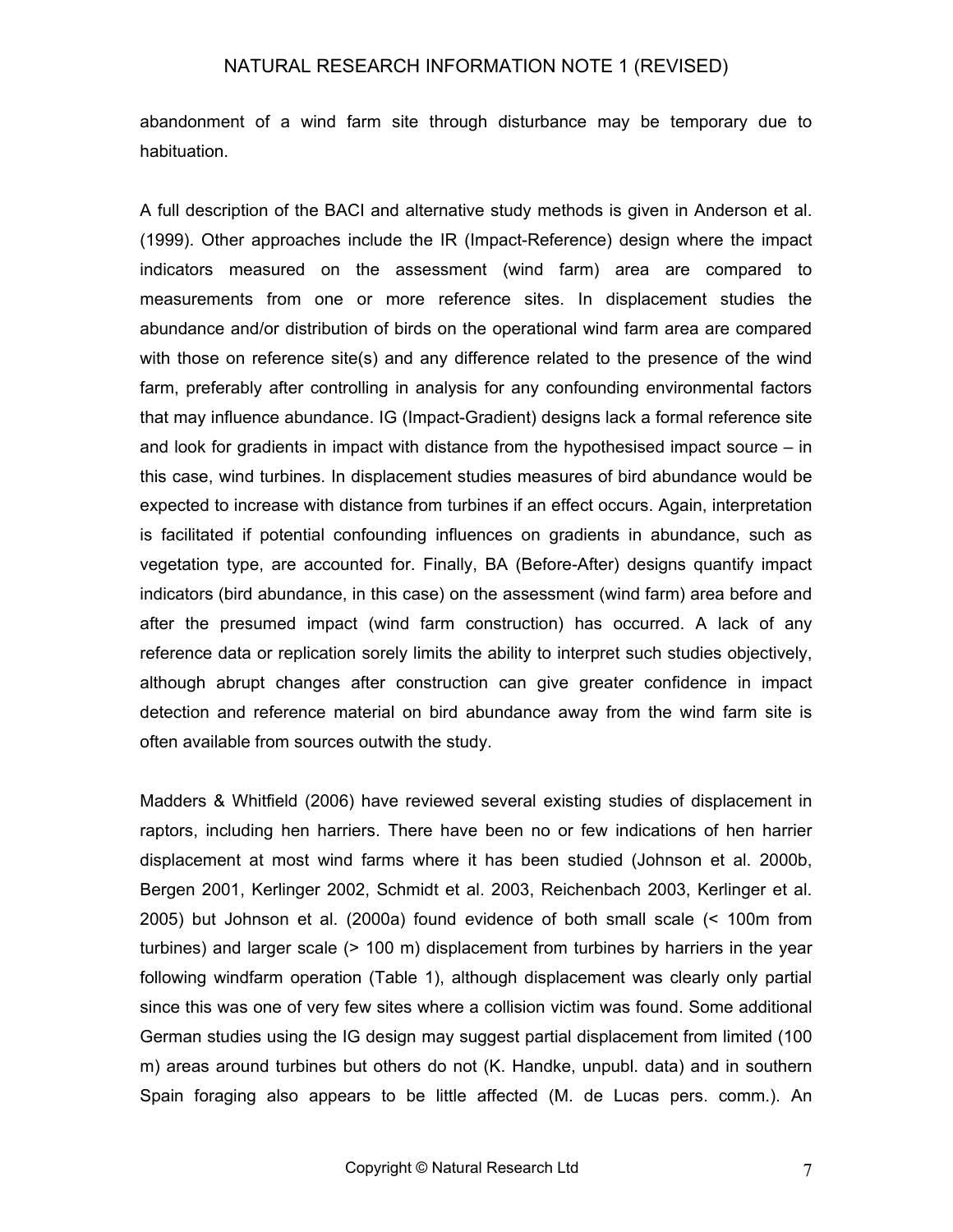interpretational difficulty with all studies in USA and continental Europe is that in the UK the hen harrier suffers unusually high levels of human persecution (Etheridge et al. 1997) and this may make hen harriers in UK more sensitive to a wide range of disturbance, including displacement around turbines. Preliminary results at Argyll and Northern Ireland sites, however, suggest foraging may be little affected but local displacement of nesting attempts may occur in the order of 200 - 300 m around turbines (Natural Research unpubl. data). This tends to support the results from elsewhere. The hen harrier conforms to the results from a number of other raptor species (Madders & Whitfield 2006), which do not appear to be affected markedly by displacement from wind farms, although notable exceptions may occur (resident golden eagles at a site in Scotland: Walker et al. 2005).

In general, although more studies are desirable and some exceptions may occur, foraging activity appears to be little affected by displacement (and if it does, usually only in a very limited area). In the context of the extent of foraging ranges of breeding harriers (Schipper 1977, Picozzi 1978, Martin 1987, Arroyo et al. 2003) and the even larger ranges of non-breeding harriers (e.g. Watson 1977) any such displacement is unlikely to be problematic unless a large number of closely spaced turbines are located close to harrier nests. For example, a 2 km radius home range (crudely approximating a typical breeding range: Picozzi 1978, Martin 1987, Arroyo et al. 2003) is about 1250 ha, and if harriers are displaced from foraging habitat of 100 m around each of 20 hypothetical turbines then effective habitat loss would be about 60 ha, or only about 5% of the range. The main potential impact of most wind farms on harriers when situated away from nest sites, therefore, is likely to be collision with rotating turbines.

#### **COLLISION RISK**

#### **Previous studies**

At least ten studies have examined collision risk in hen harriers, nine in the USA and one in Navarra, northern Spain (several others are in progress in Spain e.g. Arcos & Salvadores 2001). Mortality was documented in three studies, but no deaths were recorded in six studies (in a seventh, at Ponnequin in Colorado, no harrier mortality was recorded over 4 years at 29 turbines, but activity estimates were not collected on a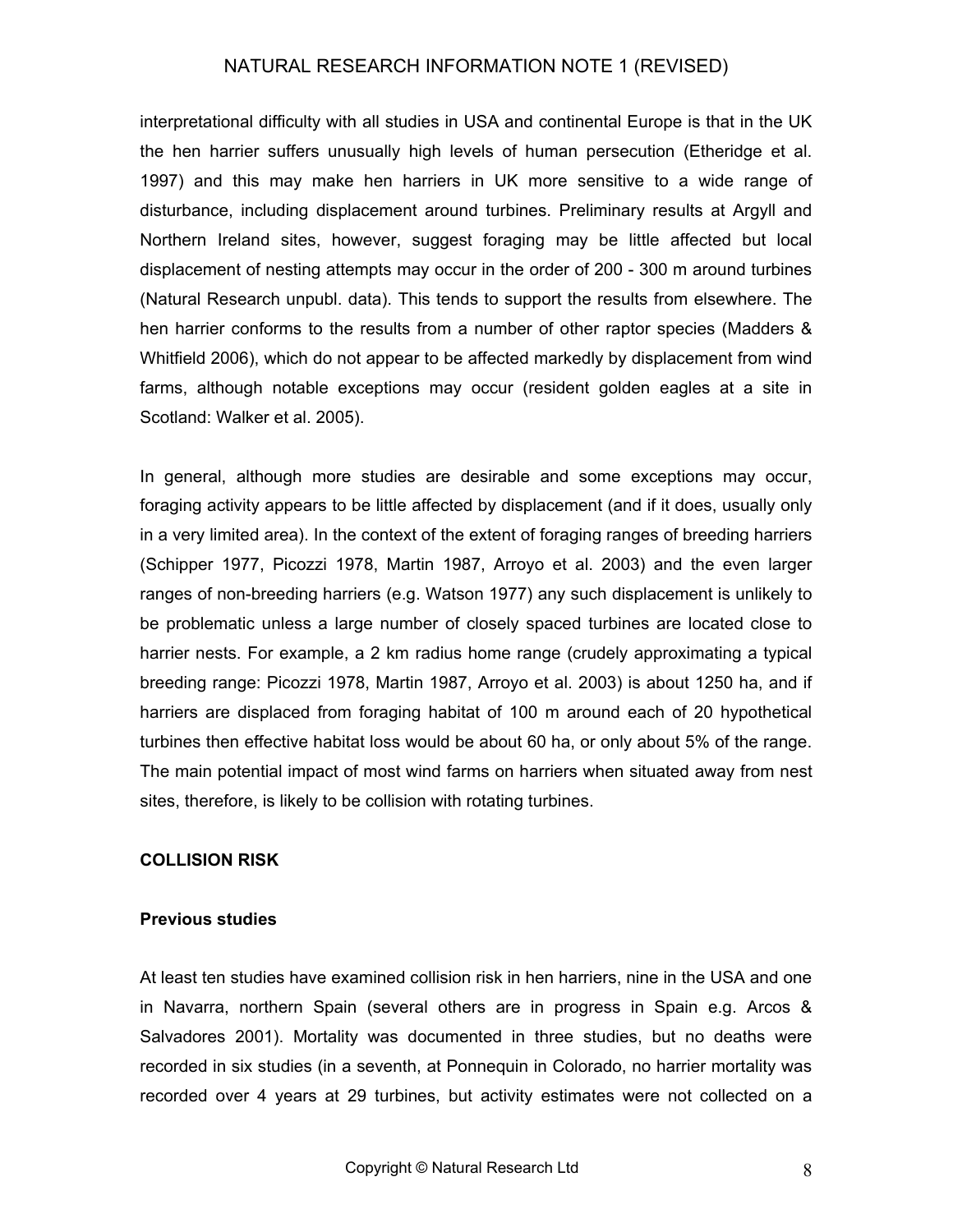comparable basis: Kerlinger et al. 2000, and Kerlinger et al. in Schwartz 2004). Against expectations that mortality should rise with increasing harrier activity, there was no evidence that the level of use by harriers *per se* influenced estimates of collision mortality; indeed the indication was that collision risk was lower at higher levels of use (Fig. 1).

This result may seem counter-intuitive, and several factors may explain why higher flight activity did not result in higher estimates of collision mortality:

• Harriers tend to fly at low altitudes (Whitfield & Madders 2006) and so the height of the rotor sweep should strongly influence collision rate. A reliable surrogate of rotor swept height (which was not available from all reports) is the rotor swept area (RSA) of an individual turbine, because a larger RSA indicates a higher rotor swept height due to turbine specifications (larger blades have to be at higher hub heights). The three studies which documented deaths involved turbines with a lower RSA than those where no deaths were recorded (Mann-Whitney  $U = 0$ , Wilcoxon  $W = 6$ ,  $P = 0.024$ ), as would be expected given the flight altitude of harriers<sup>[1](#page-8-0)</sup>. The reduced mortality in more modern wind farms, despite much higher levels of flight activity, suggested that higher RSA (and other specifications of modern turbines: Tucker 1996a, b) reduces collision risk in harriers due to their typically low flight altitude. Some crude assumptions can be made about the likely flight heights at the sites where this metric was not reported, and this allows a more appropriate 'exposure' risk to be calculated whereby activity is multiplied by the proportion of activity at rotor swept height (e.g. Erickson et al. 2002). Even with this improvement, which better incorporates a reduced risk if flight heights are more likely to be below rotor height, there was no correspondence between exposure to mortality risk and measured mortality, again due to the much higher activity at sites where no mortality was recorded (Fig. 2). This suggests that an absence of recorded mortality at several sites was not entirely due to a higher rotor swept height.

<span id="page-8-0"></span><sup>————————————————————&</sup>lt;br><sup>1</sup> There were far too few recorded deaths, even at Altamont, to allow such potential influences to be examined within a study where different turbine types were evident within a site.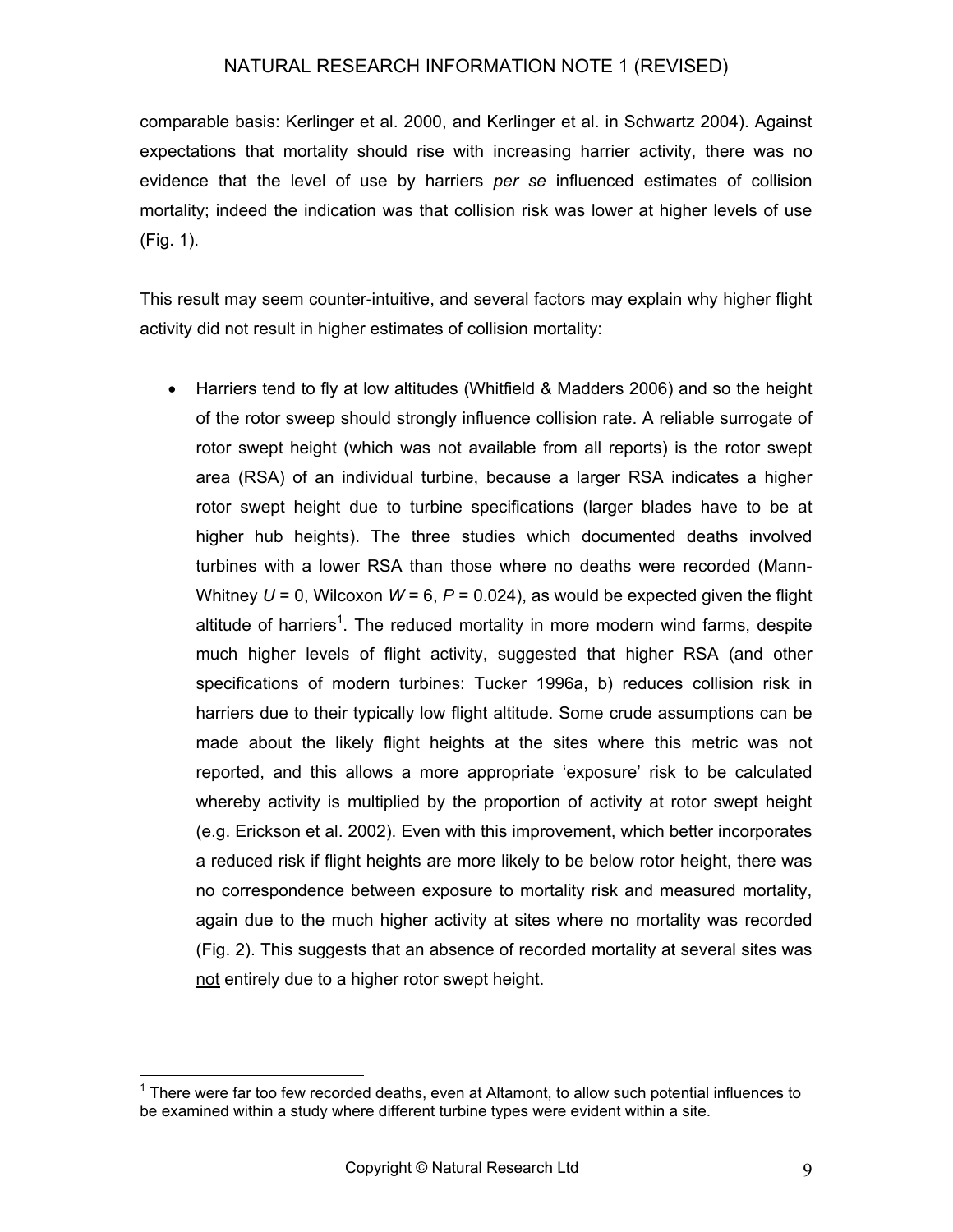- There was no obvious association with the seasonal occurrence of harriers and whether deaths were recorded. Two of the three sites documenting fatality mainly involved birds on migration, and the third involved both breeding and passage birds. At some of the sites where no fatalities were recorded, similar seasonal patterns were evident and activity was recorded year-round at others.
- Probably largely because of harrier flight behaviour, mortality rates are probably only rarely expected to be relatively high, and may be likely restricted to those sites where turbines are located in the vicinity of several nest sites. Only one of the studies that documented deaths found more than one casualty, and this was at Altamont, California where over five years three victims were found in over 7,500 turbine-years of searches (Smallwood & Thelander 2004). Another study found one corpse in three years of searching 277 turbines (Lekuona & Ursúa 2005). Hence, studies attempting to sample fatalities probably need to be conducted over several years to produce robust estimates of mortality (see also Smallwood & Thelander (2004) for a discussion of this issue): short-duration studies (especially at small wind farms) are liable to be subject to sampling biases. This may explain why studies where harrier activity was highest did not necessarily produce the highest mortality estimates (sampling bias may have inflated mortality estimates as well as underestimating mortality). Hence, we might expect that detecting mortality would be a function of the number of turbines searched, the duration of the search regime and the activity levels of harriers. However, an appropriate index of this function (*n* turbines searched \* *n* months of study \* harrier activity rate) was not related to a study's documentation of mortality (Mann-Whitney  $U = 5$ , Wilcoxon  $W = 26$ ,  $P = 0.381$ ).
- Biases in corpse detection (e.g. Langston & Pullan 2003) should not have been too influential as all studies corrected for this or, a crude correction could be applied to the results (based on disappearance of corpses only: Lekuona & Ursúa 2005). Even so, if corpses disappear rapidly with respect to the intersearch interval then for a species such as the hen harrier, which appears far less vulnerable to collision than several other raptors, small numbers of carcasses may be more likely to be missed completely, and correction factors are difficult to apply to zero counts.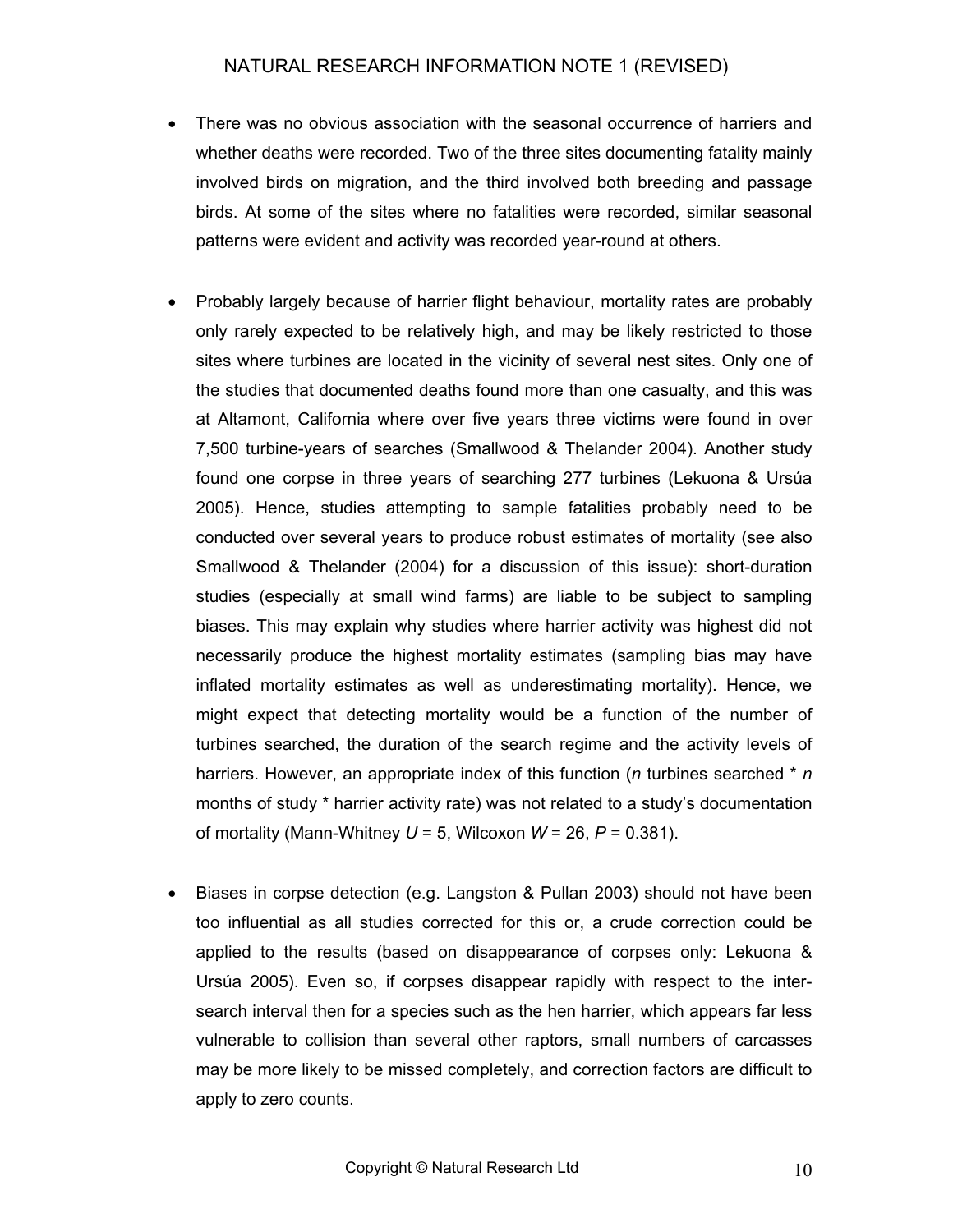Several conclusions are apparent from these nine studies:

- 1. In general, hen harriers appear to be less vulnerable to collision than several other raptors. The cause of this is unknown at present, and a typically low flight altitude of harriers does not appear to explain entirely the low vulnerability, although features of more modern turbines may be involved. Other species of raptorial or scavenging birds also appear to be relatively invulnerable to collision (Smallwood & Thelander 2004).
- 2. Low expectations of mortality rates may mean that studies of harrier collisions at wind farms have to be conducted over many years to produce reliable estimates of collision rates. Given that very low mortality rates may be expected, this may lessen the desire to undertake such expensive studies, especially as a low vulnerability to collision may mean the studies would not be seen as a priority.
- 3. Predictions based on extrapolations of mortality rates from existing studies would be widely different, although most would suggest negligible numbers of deaths, if any. Predicting mortality precisely with any confidence from previous studies and on the basis of estimated risk exposure is difficult currently, however, largely because mortality rates appear to be very low. Nevertheless, in the context of likely impacts at future wind farms where hen harriers may occur, precision is relatively unimportant if it is known that mortality will be very low or absent.

#### **Collision risk modelling and avoidance rates**

Several collision risk models for predicting bird strikes at wind farms have been developed in recent years (Madders & Whitfield 2006) but most details (and therefore most utility) and frequency of use concern the 'Band' Collision Risk Model (CRM) (Band et al. 2006). Modelling collision risk under the Band CRM is a two-stage process (Band et al. 2006). Stage 1 estimates the number of birds that fly through the rotor swept disc. Stage 2 predicts the proportion of these birds that will be hit by a rotor blade. Combining both stages produces an estimate of collision fatality in the absence of any avoiding action by birds. In practice, birds do avoid flying through rotating blades, and avoidance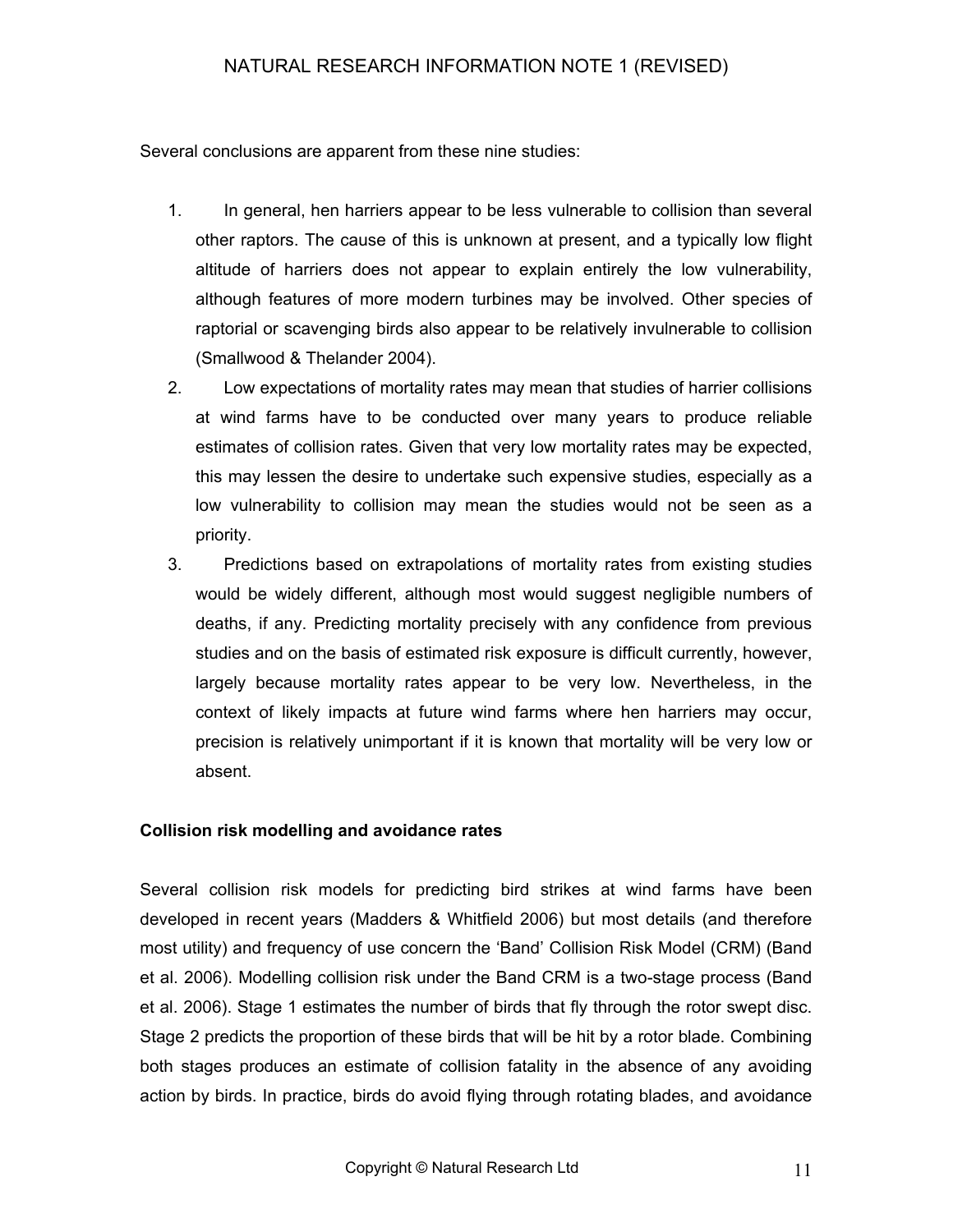rates appear to be very high (e.g. Gill et al. 1996). Both stages are prone to bias due the inclusion of relatively simplistic assumptions about bird behaviour. An appraisal of the Band model (Chamberlain et al. 2005, 2006) has noted that whilst it appears generally robust there is a strong influence of avoidance rates on estimated collision risk and that information on avoidance rates is scant, confirming Band et al.'s (2006) conclusions. Chamberlain et al. (2005) rightly express great concern about this issue, as relatively little is known about avoidance rates, and suggest that until more is known about avoidance, collision risk modelling has limited value. Chamberlain et al. (2005) offer no suggestions as to alternative approaches to the problem, however, perhaps because alternative methods to assess collision risk provide even less comfort than collision risk modelling but are subject to the same or more potential biases (Madders & Whitfield 2006).

With currently available data at operational wind farms, one method for estimating avoidance rate is the difference between predicted fatality and observed fatality (avoidance rate =  $1 -$  (observed deaths/predicted deaths assuming no avoidance). Chamberlain et al. (2005) highlight that because carcasses may be missed due to several potential biases (under the 'observed deaths' part of the equation), this would result in avoidance rates being overestimated (i.e. actual avoidance should be less than estimated). On the other hand, Madders & Whitfield (2006) illustrate how bird activity levels are probably often underestimated (especially under the circular plot method employed by most USA studies, for example: Reynolds et al. 1980) and this (under the 'predicted deaths' part of the equation) would lead to avoidance rates being underestimated. As most recent studies attempt to account for the biases in carcass searches (e.g. Erickson 2003) the overall tendency may be for avoidance rates to be underestimated (i.e. actual avoidance should be higher than estimated). This will especially be the case when flight activity is nocturnal and estimates of activity rely on visual observations only. For diurnal raptors, this problem does not exist, and so this group offers an excellent opportunity for estimation of avoidance rates, prone mainly to underestimation bias through observational methods, which is fortunate because raptors are considered to be a group especially vulnerable to collision with turbines (e.g. NWCC 2000).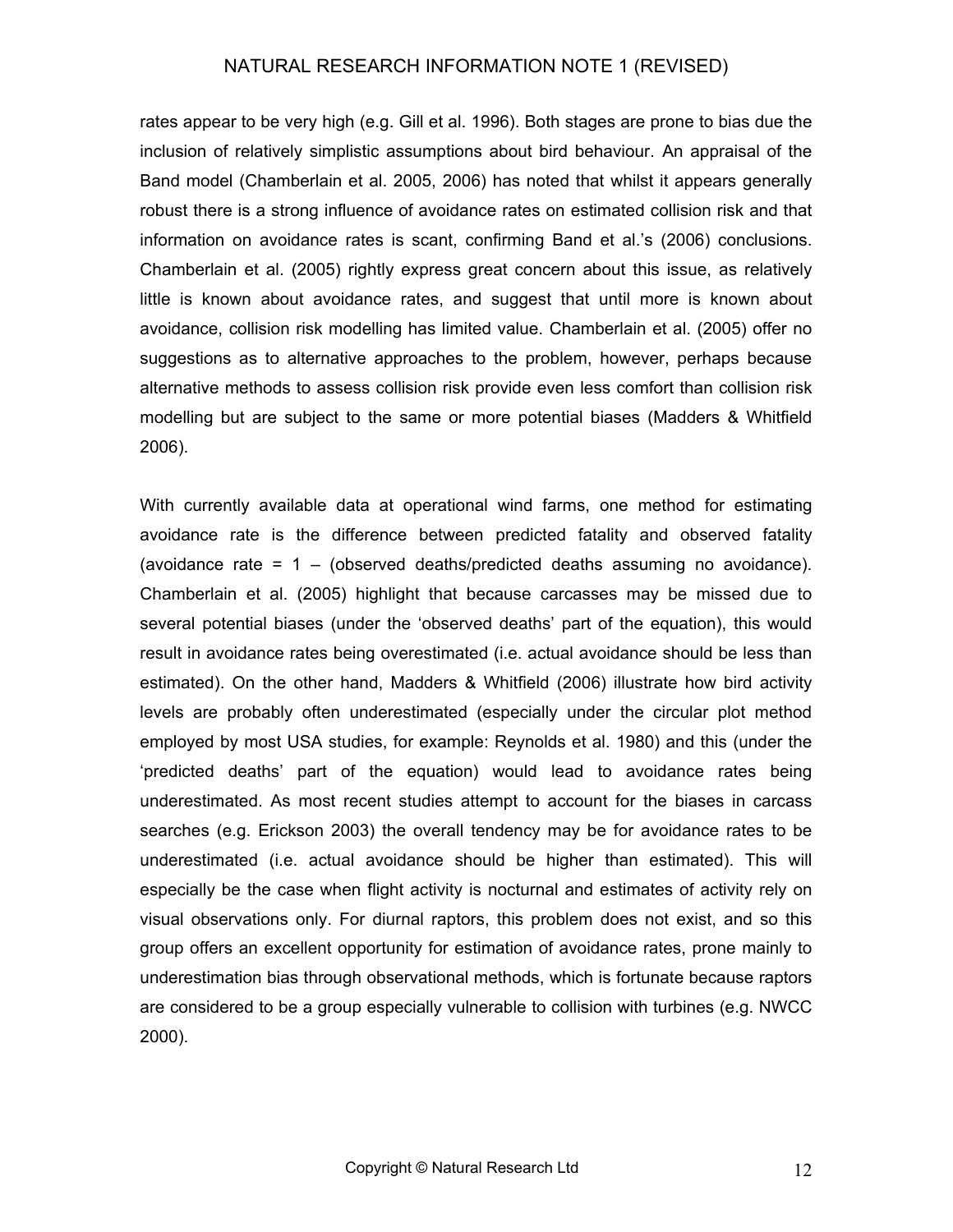Studies at eight sites in USA presented sufficient data to estimate avoidance rates in harriers (Table [2](#page-12-0)). $2$  Essentially, the method used to estimate avoidance rates involved the same calculations as undertaken to predict fatality levels using the Band CRM, although instead of generating a predicted fatality rate for a given avoidance rate, a given fatality rate was employed to generate a predicted avoidance rate.

The Band CRM requires an estimate of the proportion of time harriers spent flying at rotor swept height (RSH) (Band et al. 2006). This metric is rarely presented in reports of wind farm studies and most reports present the number of birds seen per unit area per time period, the proportion of birds seen at RSH<sup>[3](#page-12-1)</sup> and, less frequently, the proportion of birds seen which were in flight. Hence, it was necessary to approximate the amount of time which each sighting probably entailed. This was done by calculating the average distance flown during each sighting and dividing by the typical flight speed, so for a 800 m radius observation plot the average distance flown will be 1600  $*(\pi/4) = 1257$  m, and at a flight speed of 8 m/s the average time per flight will be 157 sec (see also Fernley et al. 2006). In a given observation period (e.g. 40 min), the amount of harrier flying time was given by: (average n sightings \*proportion of sightings in flight) \* average time per flight. Dividing this by the observation period gave the proportion of time in flight which when divided by the proportion of flights at RSH gave the proportion of time harriers flew at RSH. A summary of values for harrier flight activity at the study sites is shown in Table 3.

The Foote Creek Rim wind farm studies also presented results of 'instantaneous sampling' of harrier activity: number of harriers seen every 10 min during a 40 min observation period (Johnson et al. 2000a: Appendix E). This metric allowed a direct

<span id="page-12-0"></span> <sup>2</sup> Insufficient information on search bias corrections was presented by Lekuona & Ursúa (2006) for inclusion of the Navarra studies; nevertheless, although highly tentatively, an avoidance rate of c. 95% may be indicated. At Ponnequin, Colorado harrier activity was recorded through transects and so was not compatible with the present analyses (no harrier deaths in four years of searches involving 29 turbines, implying 100% avoidance). Studies at Tehachapi Pass and San Gorgonio Pass in Califormia (Anderson et al. 2004, 2005) were not included, even though a large number of turbines were sampled (>600 across 3 years and >400 across 2 years, respectively) because of low harrier abundance and a 1 month inter-search interval (no harrier deaths recorded).

<span id="page-12-1"></span> $3$  When studies did not present results on proportion of flights at RSH, the strong similarity of harrier flight heights across many sites (Whitfield & Madders 2006) allowed an estimation of this metric based on the RSH of the turbines drawn from other studies with similar turbines and/or habitat and harrier occurrence.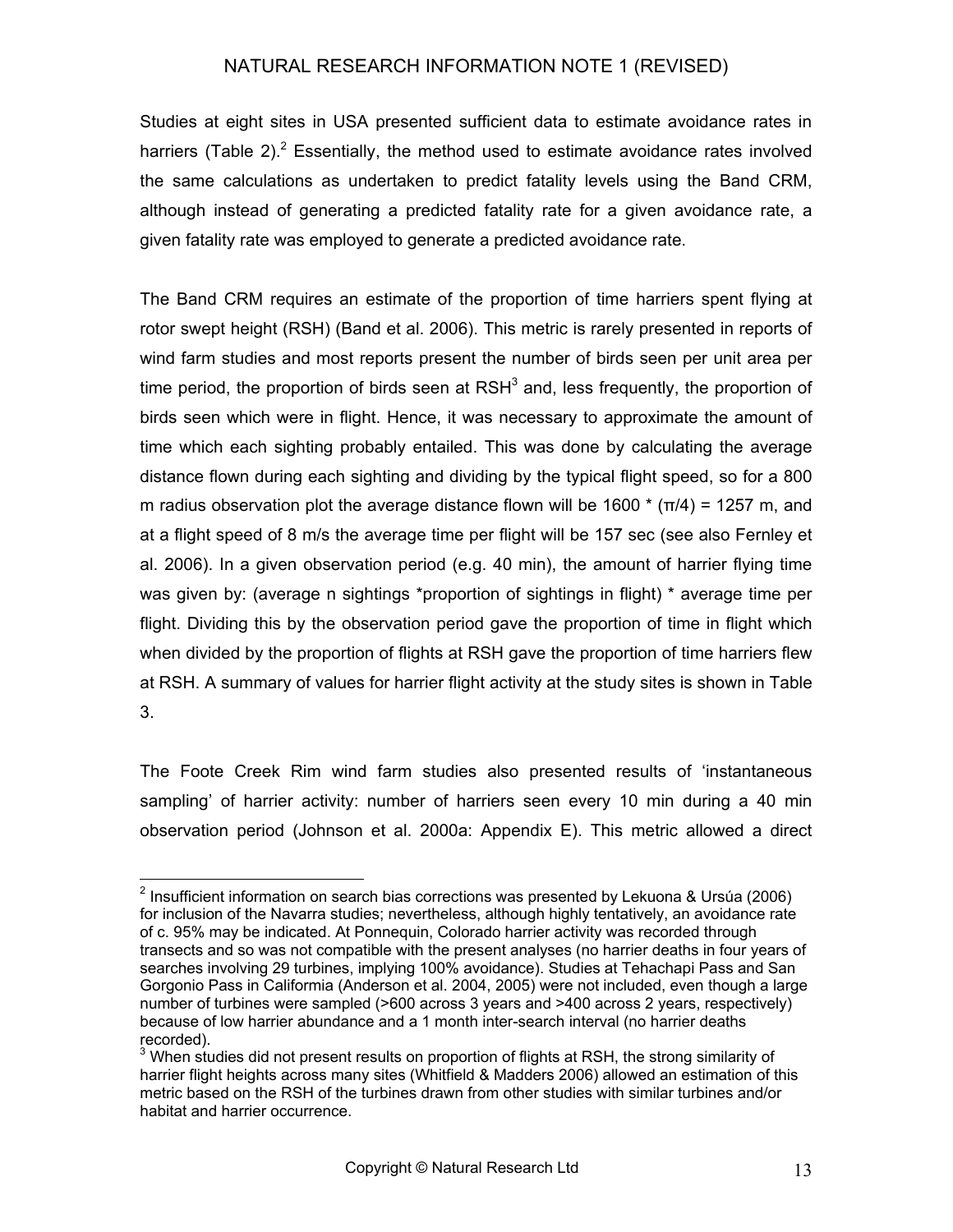measure of the proportion of time harriers flew at RSH, without the need to resort to the approximation method described above. Comparison of avoidance rates derived using the two methods thus provided an indicative assessment of the approximation method's robustness.

In all Stage 1 calculations, harriers were assumed to be active for 365 d in a year (weighted seasonal averages were employed to calculate an annual average value when harriers were not present in all seasons) and for 12 hr every day. The effects of turbine operation 'down-time' (proportion of time when turbines were inoperative due to maintenance, for example) was incorporated from published figures for Altamont Pass (45%: Smallwood & Thelander 2004) or, for sites with more modern turbines, by assuming 17% down-time. This was equivalent to assuming harriers were active for 6.6 hr per day (Altamont) or 10 hr per day (other sites). Harrier biometrics and flight speed were taken from Band et al. (2006) and turbine and rotor blade parameters were taken from the relevant site reports or from manufacturer's websites. When more than one turbine type was present, weighted averages were employed. Under Stage 2 calculations (the Band collision probability) flapping flight was assumed.

The Foote Creek Rim research involved the main study (Johnson et al. 2000a, Young et al. 2003a) and a companion subsidiary study of the effects of UV-painted turbine blades on fatalities (Young et al. 2003b) (Table 2). The 'UV study' used results from the 69 turbines employed in the main study and from 36 additional turbines. Avoidance rates were derived both for the two studies separately and combined. For Altamont, it was not clear as to which of two study plot sizes the given raptor flight observation times referred to: 297.5 ha (Thelander et al. 2003: Table 2) or 139 ha (Smallwood & Thelander 2004). Although the 297.5 ha average plot size seemed more likely, avoidance rates were calculated for both potential plot sizes.

A typical example of the calculations is given in Table 4, for Foote Creek Rim, and Table 5 presents the calculations incorporating the 'instantaneous sampling' of harrier flight time, also for Foote Creek Rim. The similarity in the two avoidance rate estimates derived for Foote Creek Rim using reported estimates of flight time and flight time approximation (92.09% and 91.93%, respectively) suggests that the approximation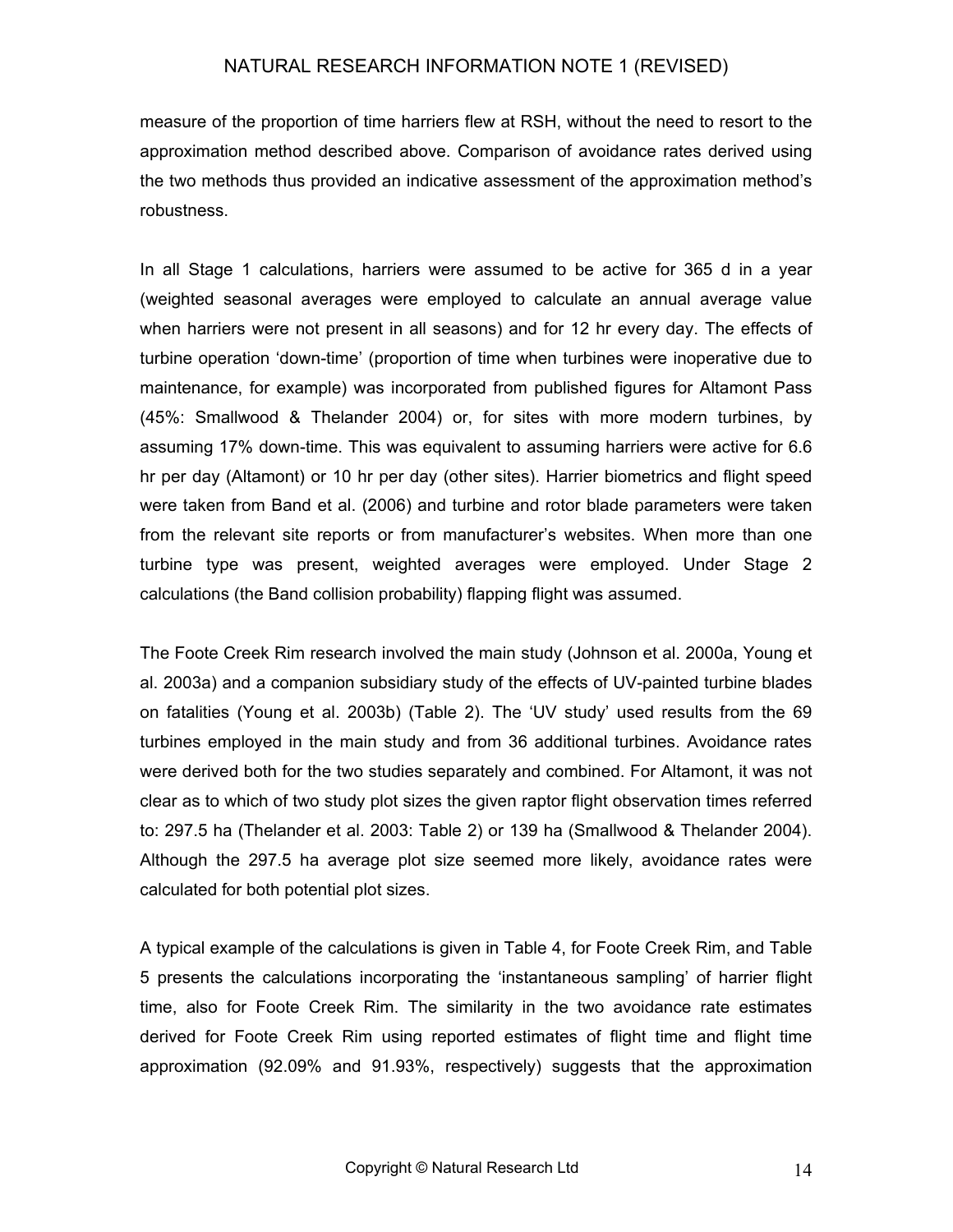method used to derive a measure of the proportion of harrier flight time at RSH was reasonably robust.

Results for harrier avoidance rate estimates at all eight study sites are given in Table 6. For Foote Creek Rim, combining all available study material gave an avoidance rate of 93.2%. At Altamont the estimated avoidance rate was 99.87% or, more likely, 99.73%, depending on the study plot size, although it is worth pointing out that the two estimates are probably too low for the following reason: the basic flight activity observations assume that all flights occur at random within the observation plot, but the Altamont studies point out that harriers (like most of the raptors on the site) fly disproportionately closer to the turbines (Thelander et al. 2003, Smallwood & Thelander 2004). This is probably due to increased prey abundance close to turbines, but it will mean that averaging out of flight observations across a larger plot area will underestimate the flight activity that brings a risk of collision since flights do not apparently occur at random.

At the six other sites, estimated avoidance rates were 100% since no harrier fatalities were recorded. At these sites there were higher harrier activity levels and collision risk exposure indices than at the two sites where harrier fatality was documented. The likelihood of detecting a harrier casualty will be dependent on a number of factors and not just harrier activity levels, however (and, as noted earlier, activity level may not be a reliable indication of fatality in harriers which, incidentally, undermines a fundamental assumption of CRMs). These additional factors include the scale of the study (duration and number of turbines within study), the rate at which carcasses disappear, observer efficiency at detecting carcasses and the search interval. Observer efficiency did not differ markedly between studies and as summarised by Erickson (2003) (see also the relevant study reports) carcass disappearance rate was also similar across sites, with the exception of Buffalo Ridge wind farm where carcass removal was relatively high. Here, however, the search interval was shorter than at most other sites (Table 2) which will tend to counteract the increased carcass disappearance rate. The scale of studies at Buffalo Ridge and Stateline was also relatively large and comparable with those studies where fatalities were found (Table 2). Although the other four studies (Vansycle, Klondike, Nine Canyon, NWTC) where no fatalities were found were individually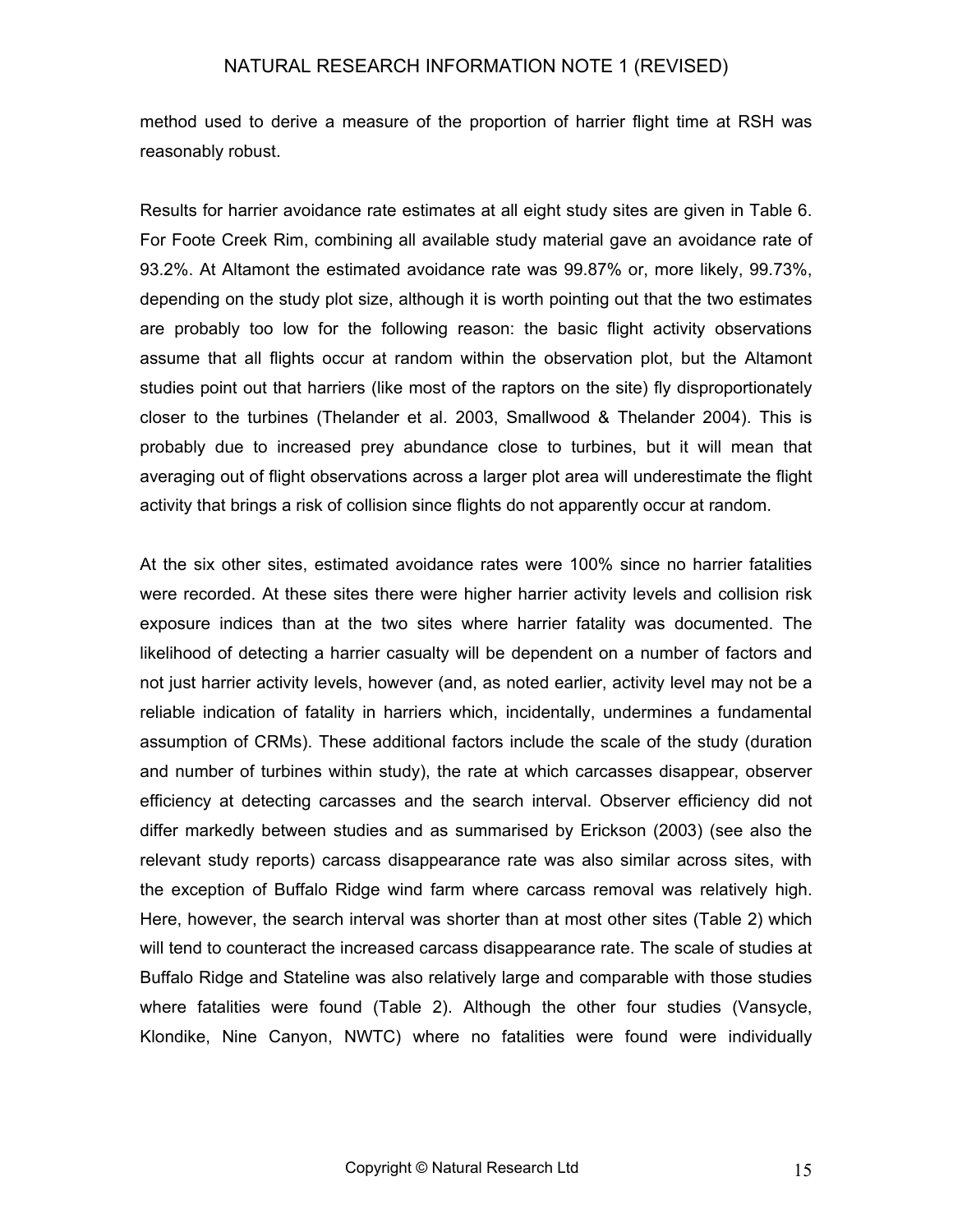relatively small in scale, in combination they were comparable with the larger studies (Table 3). $4$ 

As noted earlier, fatality estimates are potentially subject to sampling bias (as opposed to carcass search biases, which were largely accounted for in the available studies) and this will mean that avoidance rate estimates are subject to the same potential error. This will be pronounced if harrier deaths are relatively rare events, as appears to be the case. (Note that this could mean that the Foote Creek Rim estimates are too low as well as possibly meaning that some 100% estimates from elsewhere are too high; the Altamont study is probably the least biased due to its duration and number of turbines searched.) It is apparent, however, that for at least two wind farm studies (Buffalo Ridge, Minnesota: Johnson et al. 2000b; Stateline, Oregon/Washington: Erickson et al. 2004) due to harrier activity levels, search regime and number of turbines searched, sampling bias was probably less severe than smaller scale studies. Hence for at least these two of the six sites where no mortality was documented, if avoidance rates were not 100% then they were probably close to this value.

In other words, the evidence strongly indicates that harrier collisions are very rare events both due to flight behaviour and high true avoidance rates, and may occur on an accidental basis due to stochastic conditions. So in the absence of a substantially scaled study where the likelihood of collision is relatively high, because of an absolutely low but random probability of collision, sampling error is liable to produce estimated avoidance rates which are too low (e.g. Foote Creek Rim?) or slightly too high (e.g. Vansycle, Klondike, Nine Canyon, NWTC?). Unbiased estimates may therefore require studies of a substantial spatial scale and duration which are probably impractical and difficult to justify cost-effectively. A 'meta-analysis' incorporating several smaller scale studies may prove a practical alternative in this respect.<sup>5</sup>

Band et al. (2006) used an avoidance rate of 95% for hen harrier in the absence of any guiding empirical data, and a reasonable conclusion would be that this rate is too low

<span id="page-15-0"></span> <sup>4</sup> According to the Band CRM, under a 95% avoidance rate about 5 harriers should have died in total through collision with the study turbines during the study period at the six sites where no fatalities were recorded.

<span id="page-15-1"></span><sup>&</sup>lt;sup>5</sup> Taking all seven 'non-Altamont' studies, using a 99% avoidance the Band CRM would predict 1.2 harrier deaths should have been recorded by the study protocols, very close to the empirical measure after correction.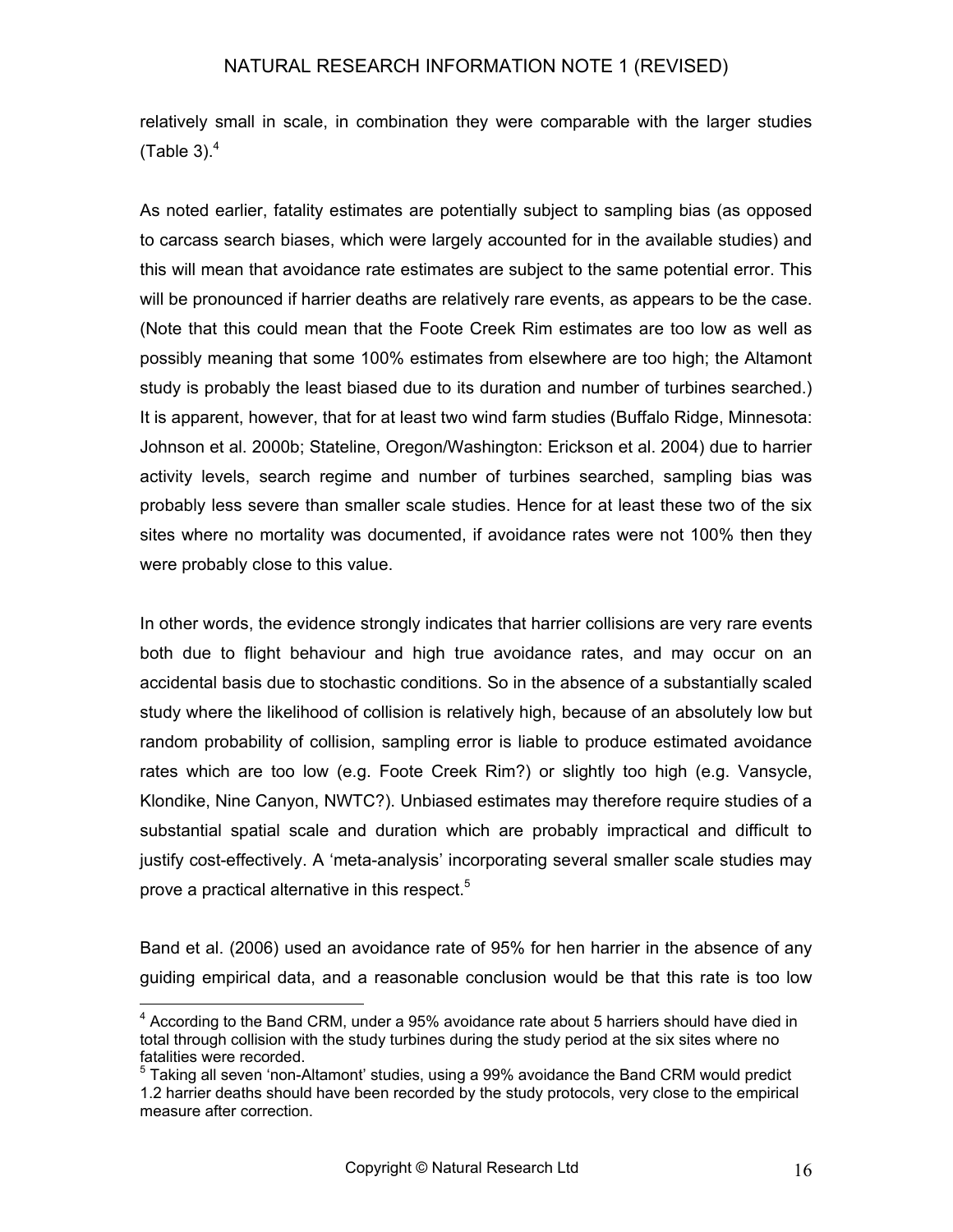since available evidence is inclined to suggest that avoidance rates in this species are probably typically higher. The median of four empirical measures was about 99% (Altamont, Foote Creek Rim, Buffalo Ridge, Stateline), and a median rate utilising estimates from all eight studies would clearly be even higher. Hence an avoidance rate of 99% is probably more realistic.

#### **REFERENCES**

- Anderson, R.L., Morrison, M., Sinclair, K. & Strickland, D. with Davis, H. & Kendall, W. 1999. *Studying Wind Energy/Bird Interactions: A Guidance Document*. National Wind Coordinating Committee, c/o RESOLVE, Washington DC. [Available from [www.nationalwind.org/pubs\]](http://www.nationalwind.org/pubs)
- Anderson, R., Neumann, N., Tom, J., Erickson, W.P., Strickland, M.D., Bourassa, M., Bay, K.J. & Sernka, K.J. 2004. *Avian Monitoring and Risk Assessment at the Tehachapi Pass Wind Resource Area. Period of Performance: October 2, 1996 - May 27, 1998*. National Renewable Energy Laboratory, Colorado. [Available from [www.nrel.gov/publications](http://www.nrel.gov/publications)]
- Anderson, R., Tom, J., Neumann, N., Erickson, W.P., Strickland, M.D., Bourassa, M., Bay, K.J. & Sernka, K.J. 2005. *Avian Monitoring and Risk Assessment at the San Gorgonio Wind Resource Area*. National Renewable Energy Laboratory, Colorado. [Available from [www.nrel.gov/publications\]](http://www.nrel.gov/publications)
- Arcos, F. & Salvadores, R. 2001. Harriers (genus *Circus*) and wind farm facilities in Galicia (NW Spain). Abstracts of the  $4<sup>th</sup>$  Eurasian Congress on Raptors, Seville – Spain, 25-29 September 2001, p. 9. Estación Biológica Doñana, Raptor Research Foundation.
- Arroyo, B., Leckie, F., Amar, A., Aspinall, D., McCluskie, A. & Redpath S. 2003. *Habitat Use and Range Management on Priority Areas for Hen Harriers: 2003 Report.* Report to SNH. Centre for Ecology and Hydrology, Banchory.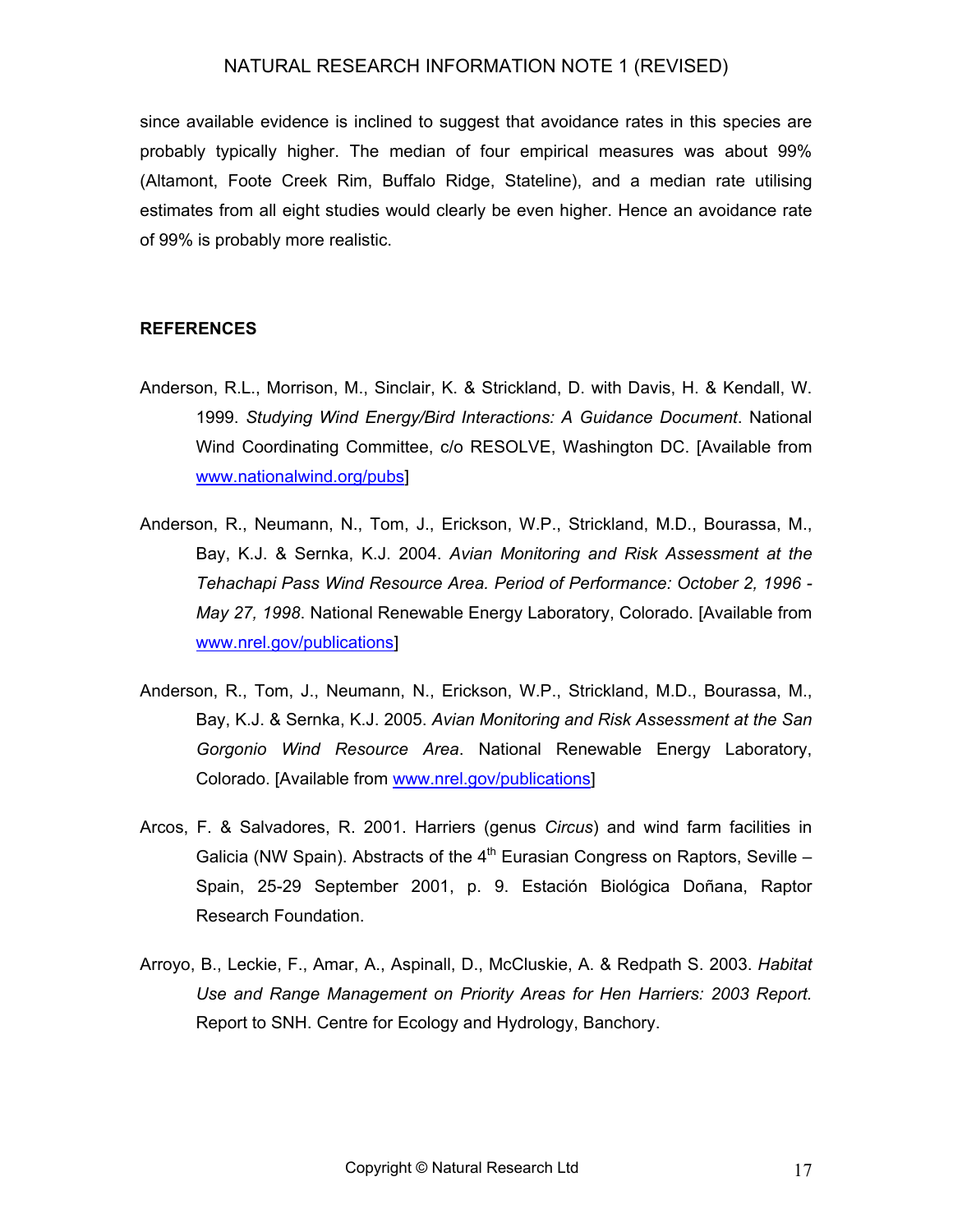- Band, W., Madders, M. & Whitfield, D.P. 2006. Developing field and analytical methods to assess avian collision risk at wind farms. In: de Lucas, M, Janss, G. & Ferrer, M. (eds). *Birds and Wind Power*. Lynx Edicions, Barcelona.
- Barrios, L. & Rodríguez, A. 2004. Behavioural and environmental correlates of soaringbird mortality at on-shore wind turbines. *Journal of Applied Ecology* 41, 72-81.
- Bergen, F. 2001. *Untersuchungen zum Einfluss der Errichtung und des Betriebs von Windenergie auf Vögel im Binnenland*. Unpublished Doctoral Dissertation, Ruhr Universität, Bochum. [Available from [http://www-brs.ub.ruhr-uni](http://www-brs.ub.ruhr-uni-bochum.de/netahtml/HSS/Diss/BergenFrank/diss.pdf)[bochum.de/netahtml/HSS/Diss/BergenFrank/diss.pdf](http://www-brs.ub.ruhr-uni-bochum.de/netahtml/HSS/Diss/BergenFrank/diss.pdf) ]
- Chamberlain, D., Freeman, S., Rehfisch, M., Fox, T. & Desholm, M. 2005. *Appraisal of Scottish Natural Heritage's Wind Farm Collision Risk Model and its Application*. BTO Research Report 401. British Trust for Ornithology, Thetford, Norfolk.
- Chamberlain, D.E., Rehfisch, M.R., Fox, A.D., Desholm, M. & Anthony, S.J. 2006. The effect of avoidance rates on bird mortality predictions made by wind turbine collision risk models. *Ibis* 148 (Suppl. 1), 198-202.
- de Lucas, M, Janss, G.F.E. & Ferrer, M. 2004. The effects of a wind farm on birds in a migration point: the Strait of Gibraltar. *Biodiversity & Conservation* 13, 395-407.
- Erickson, W. 2003. *Updated Information Regarding Bird and Bat Mortality and Risk at New Generation Wind Projects in the West and Midwest*. Presentation at the NWCC Biological Significance Workshop, November 17-18, 2003. Washington, DC. [Available from [www.nationalwind.org/events/ wildlife/2003-](http://www.nationalwind.org/events/ wildlife/2003-2/presentations/Podolsky.pdf) [2/presentations/Erickson.pdf\]](http://www.nationalwind.org/events/ wildlife/2003-2/presentations/Podolsky.pdf)
- Erickson, W.P. Johnson, G.D., Strickland, M.D., Young, D.P., Sernka, K.J. & Good, R.E. 2001. *Avian Collisions with Wind Turbines: A Summary of Existing Studies and Comparisons of Avian Collision Mortality in the United States*. NWCC c/o RESOLVE Inc., Washington, DC & LGL Ltd., King City, Ontario. [Available from [www.nationalwind.org/pubs\]](http://www.nationalwind.org/pubs)
- Erickson, W., Johnson, G., Young, D., Strickland, D., Good, R., Bourassa, M., Bay, K. & Sernka, K. 2002. *Synthesis and comparison of baseline avian and bat use, raptor*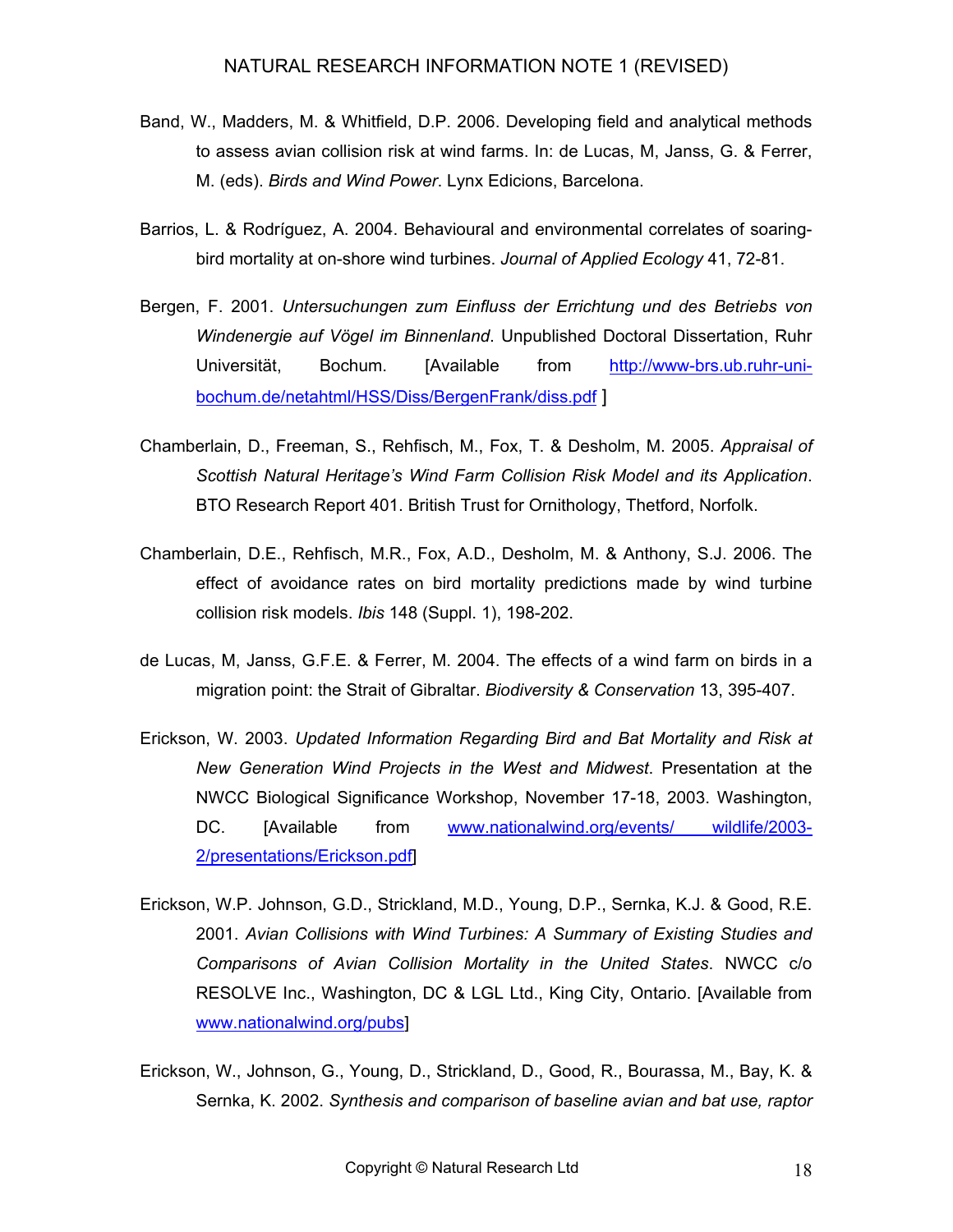*nesting and mortality information from proposed and existing wind developments*. Final report by WEST Inc. prepared for Bonneville Power Administration, Portland, Oregon. WEST Inc., Cheyenne, Wyoming, USA. [Available from [www.west-inc.com/wind\\_reports.php](http://www.west-inc.com/wind_reports.php)]

- Erickson, W.P., Jeffrey, J., Kronner, K. & Bay, K. 2003a. *Stateline Wind Project Wildlife Monitoring Annual Report, Results for the Period July 2001 – December 2002*. Technical report submitted to FPL Energy, the Oregon Office of Energy, and the Stateline Technical Advisory Committee. WEST Inc., Cheyenne, Wyoming, USA. [Available from [www.west-inc.com/wind\\_reports.php](http://www.west-inc.com/wind_reports.php)]
- Erickson, W., Kronner, K. & Gritski, R. 2003b. *Nine Canyon Wind Power Project, Avian and Bat Monitoring Report, September 2002 – August 2003*. Report to Nine Canyon Technical Advisory Committee, Energy Northwest. WEST Inc., Cheyenne, Wyoming, USA. [Available from [www.west-inc.com/wind\\_reports.php](http://www.west-inc.com/wind_reports.php)]
- Erickson, W.P., Jeffrey, J., Kronner, K. & Bay, K. 2004. *Stateline Wind Project Wildlife Monitoring Final Report, July 2001 – December 2003*. Technical report peerreviewed by and submitted to FPL Energy, the Oregon Energy Facility Siting Council, and the Stateline Technical Advisory Committee. WEST Inc., Cheyenne, Wyoming, USA. [Available from [www.west-inc.com/wind\\_reports.php](http://www.west-inc.com/wind_reports.php)]
- Etheridge, B., Summers, R.W. & Green R.E. 1997. The effects of illegal killing and destruction of nests by humans on the population dynamics of the hen harrier *Circus cyaneus* in Scotland. *Journal of Applied Ecology* 34, 1081-1105.
- Fernley, J., Lowther, S. & Whitfield, P. 2006. *A Review of Goose Collisions at Operating Wind Farms and Estimation of the Goose Avoidance Rate*. Unpublished Report, West Coast Energy Developments Ltd, Mold.
- Gill, J.P., Townsley, M. & Mudge, G.P. 1996. *Review of the impacts of wind farms and other aerial structures upon birds.* Scottish Natural Heritage Review No. 21, Edinburgh.
- Green, R. H. 1979. *Sampling design and statistical methods for environmental biologists*. Wiley, New York.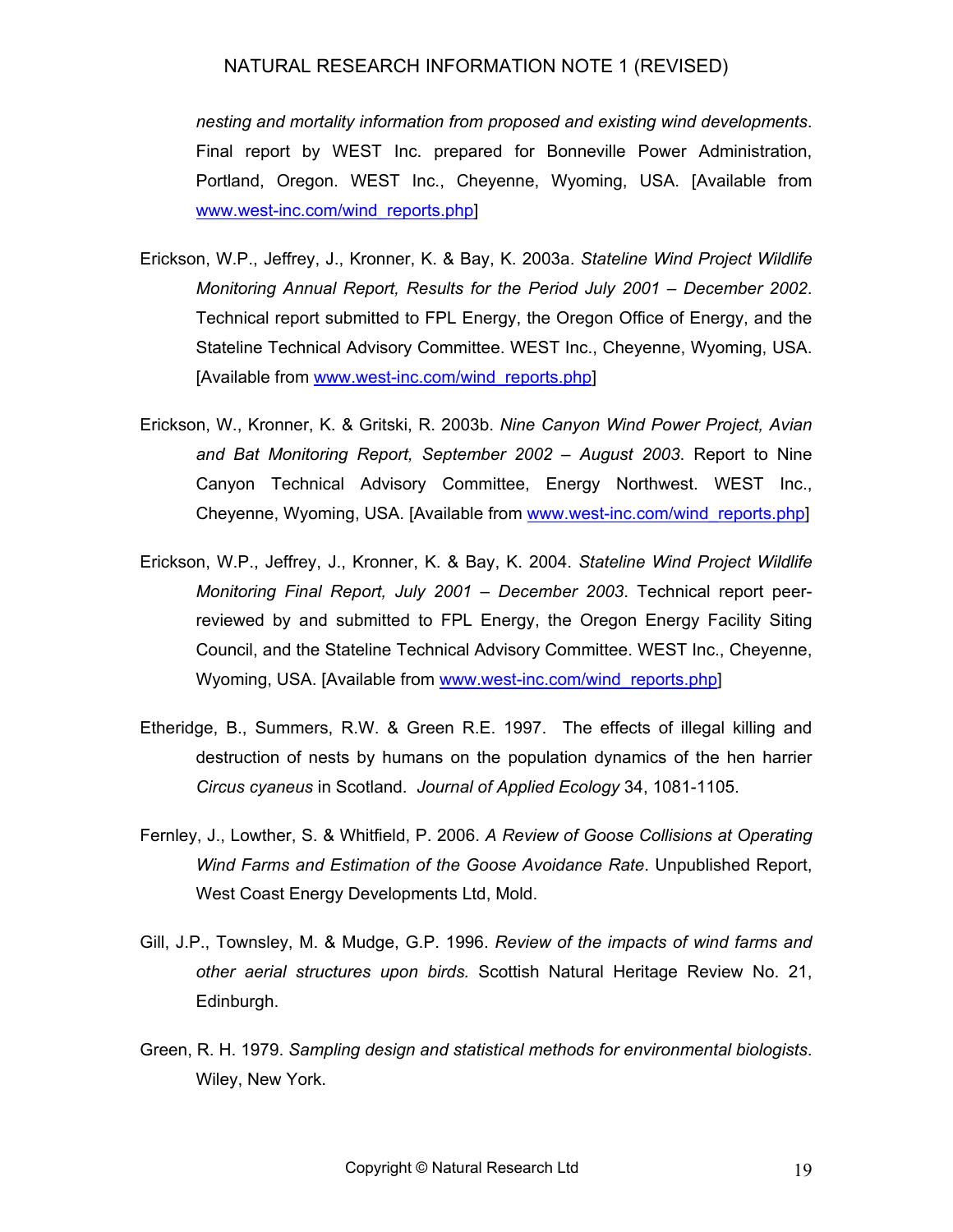- Hunt, W. G. 2002. *Golden eagles in a perilous landscape: predicting the effects of mitigation for wind turbine blade-strike mortality*. Consultant Report 500-02-043F to California Energy Commission, Sacramento, California. [Available from [www.energy.ca.gov/reports/2002-11-04\\_500-02-043F.PDF\]](http://www.energy.ca.gov/reports/2002-11-04_500-02-043F.PDF)
- Johnson, G.D., Young, D.P., Erickson, W.P., Clayton E. Derby, C.E., M. Dale Strickland, M.D. & Good, R.E. 2000a. *Wildlife monitoring studies SeaWest windpower project, Carbon County, Wyoming 1995-1999*. Final report by WEST Inc. prepared for SeaWest Energy Corporation, San Diego, California & Bureau of Land Management, Rawlins District Office, Rawlins, Wyoming. [Available from [www.west-inc.com/wind\\_reports.php](http://www.west-inc.com/wind_reports.php)]
- Johnson, G.D., Erickson, W.P., Strickland, M.D., Shepherd, M.F. & Shepherd, D.A. 2000b. *Avian Monitoring Studies at the Buffalo Ridge Wind Resource Area, Minnesota: Results of a 4-year study*. Technical report by WEST Inc. prepared for Northern States Power Co., Minneapolis, MN. [Available from [www.west](http://www.west-inc.com/wind_reports.php)[inc.com/wind\\_reports.php](http://www.west-inc.com/wind_reports.php)]
- Johnson, G., Erickson, W., White, J. & McKinney, R. 2003. *Avian and Bat Mortality During the First Year of Operation at the Klondike Phase I Wind Project, Sherman County, Oregon*. Northwestern Wind Power, Goldendale, Washington. WEST Inc., Cheyenne, Wyoming, USA. [Available from [www.west](http://www.west-inc.com/wind_reports.php)[inc.com/wind\\_reports.php](http://www.west-inc.com/wind_reports.php)]
- Kerlinger, P. 2002. *An Assessment of the Impacts of Green Mountain Power Corporation's Wind Power Facility on Breeding and Migrating Birds in Searsburg, Vermont*. National Renewable Energy Laboratory, Golden, Colorado. [Available from<www.nrel.gov/publications>]
- Kerlinger, P., Curry, R. & Ryder, R. 2000. *Ponnequin Wind Energy Project: Reference Site Avian Study. January 1 1998 – December 31 1998*. National Renewable Energy Laboratory, Golden, Colorado. [Available from [www.nrel.gov/publications](http://www.nrel.gov/publications)]
- Kerlinger, P., Curry, R. & Hasch, A. 2005. *Avian monitoring studies and risk assessment for the Shiloh Wind Power Project, Solano County, California. Final Report*. Curry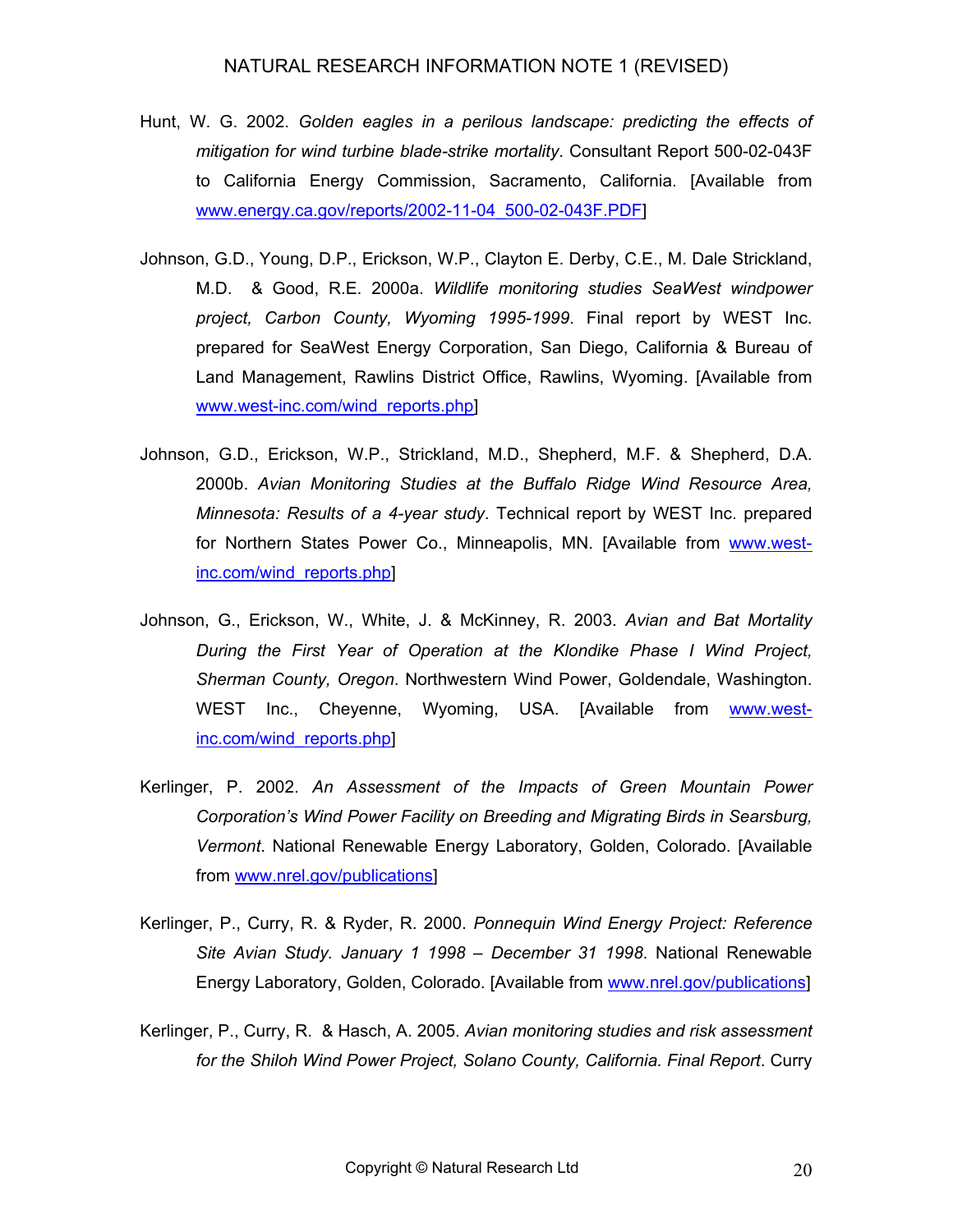& Kerlinger LLC, McLean, Virginia. [Available from [www.shiloheir.ene.com/files/Final/4\\_part\\_02.pdf\]](www.shiloheir.ene.com/files/Final/4_part_02.pdf)

- Langston, R.H.W. & Pullan, J.D. 2003 *Windfarms and birds: an analysis of the effects of windfarms on birds, and guidance on environmental assessment criteria and site selection issues*. Report by Birdlife International on behalf of the Bern Convention. RSPB, Sandy.
- Lekuona, J.M. & Ursúa, C. 2006. Avian mortality in wind plants of Navarra (northern Spain). In: de Lucas, M, Janss, G. & Ferrer, M. (eds). *Birds and Wind Power*. Lynx Edicions, Barcelona.
- Madders M. & Whitfield D.P. 2006. Upland raptors and the assessment of wind farm impacts. *Ibis* 148 (Suppl. 1), 43-56.
- Martin J.W. 1987. Behaviour and habitat use of breeding northern harriers in southwestern Idaho. *Journal of Raptor Research* 21, 57-66.
- NWCC (National Wind Coordinating Committee) 2000. *National Avian-Wind Power Planning Meeting IV, Carmel, CA, May 2000: Meeting Summary*. NWCC c/o RESOLVE Inc., Washington, DC & LGL Ltd., King City, Ontario. [Available from [www.nationalwind.org/pubs\]](http://www.nationalwind.org/pubs)
- Osborn R.G., Higgins K.F., Usgaard R.E., Dieter C.D. & Neiger R.G. 2000. Bird mortality associated with wind turbines at the Buffalo Ridge Wind Resource Area. *American Midland Naturalist* 143, 41-52.
- Percival, S.M. 2000. Birds and wind turbines in Britain. *British Wildlife* 12, 8-15.
- Picozzi, N. 1978. Dispersion, breeding and prey of the hen harrier *Circus cyaneus* in Glen Dye, Kincardineshire. *Ibis* 120, 498-509.
- Reichenbach, M. 2003. *Auswirkungen von Windenergieanlagen auf Vögel Ausmaß und planerische Bewältigung*. Unpublished Doctoral Dissertation, Technische Universität Berlin [Available from [http://edocs.tu](http://edocs.tu-berlin.de/diss/2002/reichenbach_marc.pdf)[berlin.de/diss/2002/reichenbach\\_marc.pdf](http://edocs.tu-berlin.de/diss/2002/reichenbach_marc.pdf)]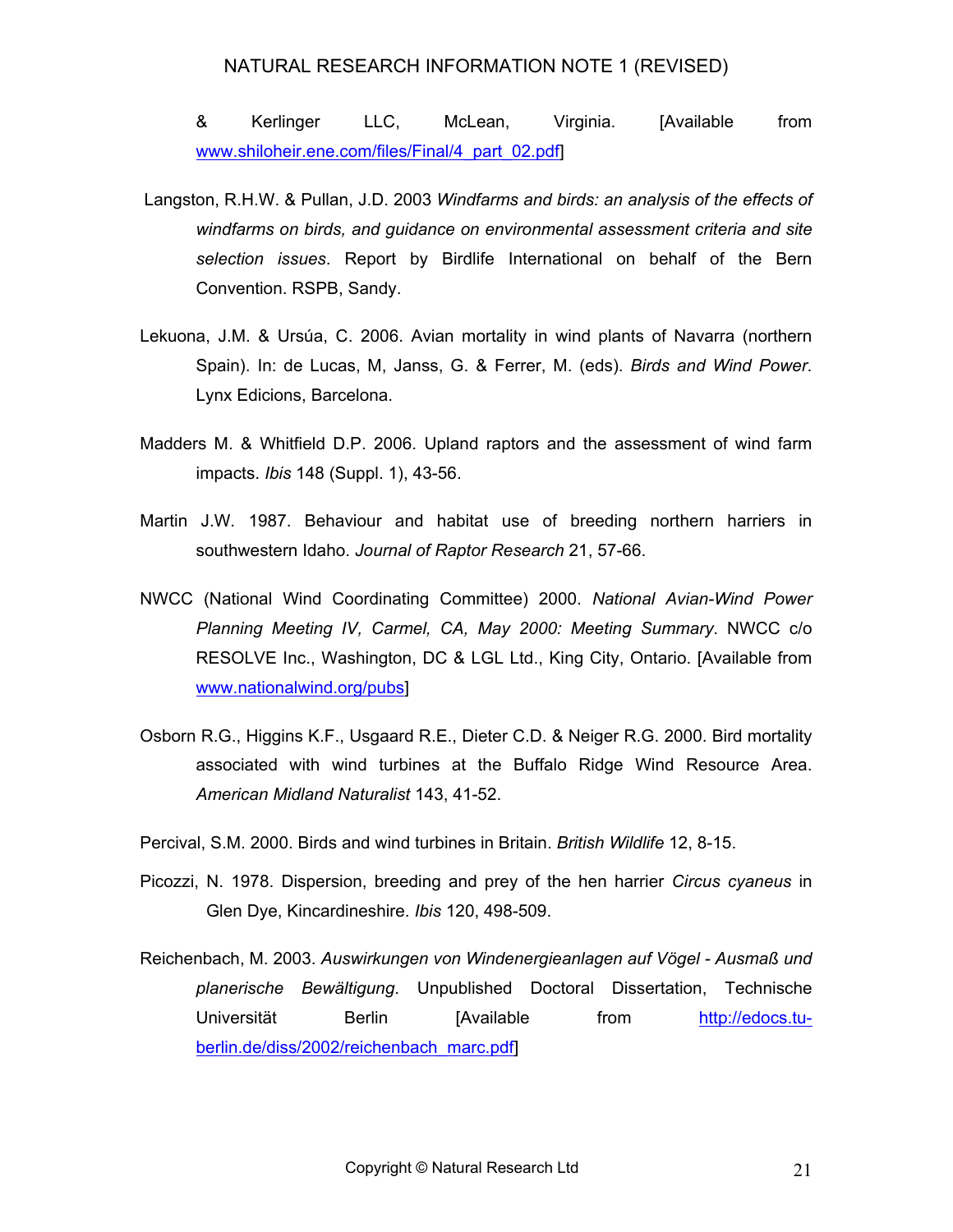- Reynolds, R.T., Scott, J.M. & Nussbaum, R.A. 1980. A variable circular-plot method for estimating bird numbers. *Condor* 82, 309–313.
- Schipper, W.J.A. 1977. Hunting in three European harriers (*Circus*) during the breeding season. *Ardea* 65, 53-72.
- Schmidt, E., Piaggio, A.J., Bock, C. E. & Armstrong, D. M. 2003. *National Wind Technology Center Site Environmental Assessment: Bird and Bat Use and Fatalities -- Final Report; Period of Performance: April 23, 2001 -- December 31, 2002*. National Renewable Energy Laboratory, Golden, Colorado. [Available from [www.nrel.gov/publications](http://www.nrel.gov/publications)]
- Schwartz, S.S. (ed) 2004. *Proceedings of the Wind Energy and Birds/Bats Workshop: Understanding and Resolving Bird and Bat Impacts. Washington, DC. May 18- 19, 2004*. Prepared by RESOLVE, Inc., Washington, D.C. [Available from [www.nationalwind.org/pubs\]](http://www.nationalwind.org/pubs)
- Simmons, R.E. 2000. *Harriers of the World: Their Behaviour and Ecology*. Oxford University Press, Oxford.
- Smallwood, K.S. & Thelander, C.G. 2004. *Developing methods to reduce bird mortality in the Altamont Pass Wind Resource Area.* Final Report by BioResource Consultants to the California Energy Commission, Public Interest Energy Research-Environmental Area, Contract No. 500-01-019. [Available from [www.energy.ca.gov/pier/final\\_project\\_reports/500-04-052.html](http://www.energy.ca.gov/pier/final_project_reports/500-04-052.html)]
- Thelander, C. G., Smallwood, K.S. & Rugge, L. 2003. *Bird risk behaviors and fatalities at the Altamont Pass Wind Resource Area. Period of Performance: March 1998 - December 2000*. National Renewable Energy Laboratory, Colorado. [Available from [www.nrel.gov/publications](http://www.nrel.gov/publications)]
- Tucker, V.A. 1996a. A mathematical model of bird collisions with wind turbine rotors. *Journal of Solar Energy Engineering*. 118, 253-262.
- Tucker, V.A. 1996b. Using a collision model to design safer wind turbine rotors for birds. *Journal of Solar Energy Engineering*. 118, 263-269.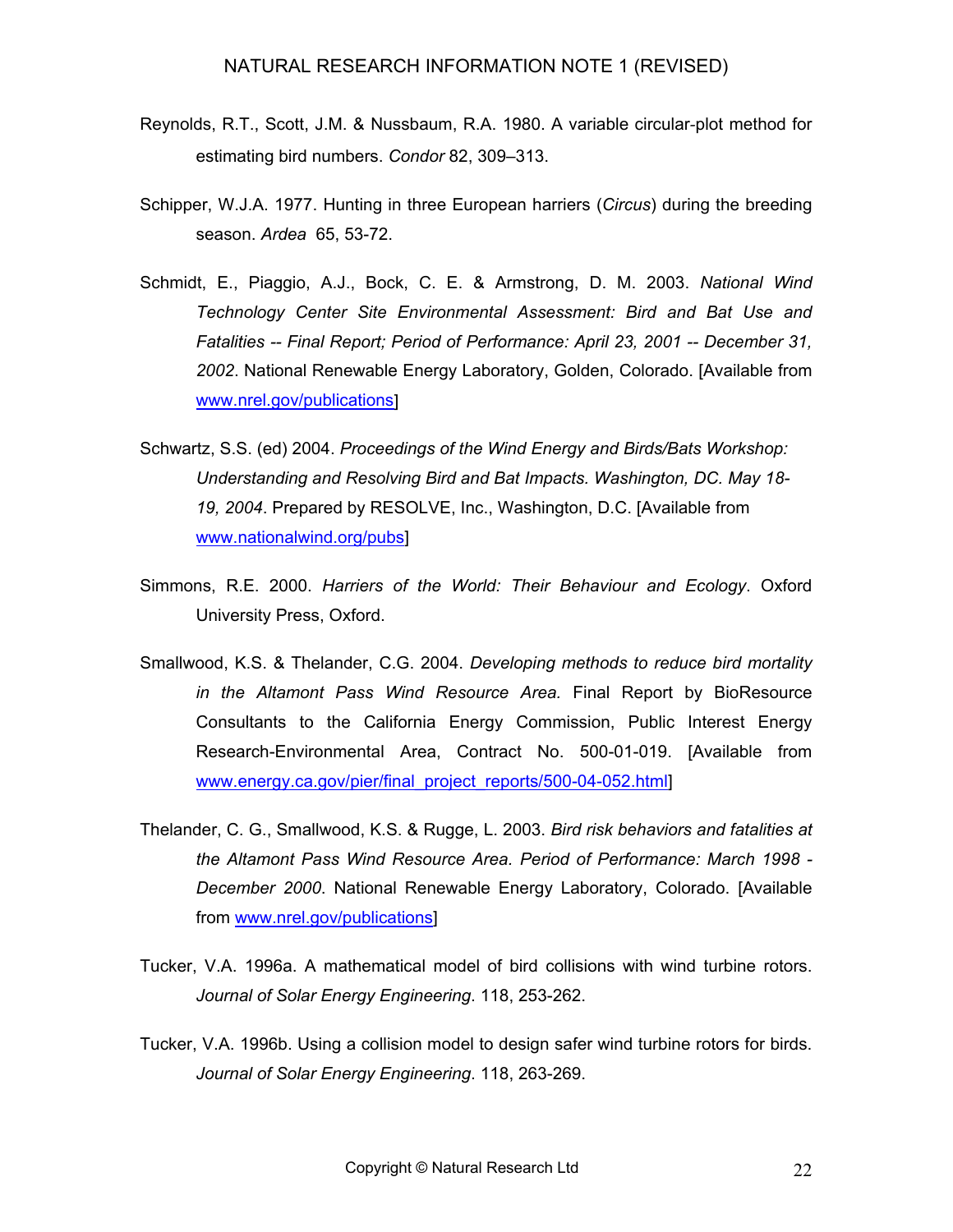- Walker, D., McGrady, M., McCluskie, A., Madders, M. & McLeod, D.R.A. 2005. Resident Golden Eagle ranging behaviour before and after construction of a windfarm in Argyll. *Scottish Birds* 25, 24-40. [Available from [www.natural-research.org](http://www.natural-research.org/) ]
- Watson, D. 1977. *The Hen Harrier.* T & A.D. Poyser, London.
- Whitfield, D.P. & Madders, M. 2006. Flight height in the hen harrier *Circus cyaneus* and its incorporation in wind turbine collision risk modelling. Natural Research Information Note 2. Natural Research Ltd, Banchory. [Available from [www.natural-research.org](http://www.natural-research.org/) ]
- Whitfield, D.P & Band, W. In preparation. Estimates of collision avoidance rates at operational wind farms in the USA.
- Wink, M. & Sauer-Gürth, H. 2004. Phylogenetic relationships in diurnal raptors based on nucleotide sequences of mitochondrial and nuclear marker genes. In: Chancellor, R.D. & Meyburg, B.-U (eds.), *Raptors Worldwide*. WWGBP, Berlin, 483-498.
- Young, D.P. & Erickson, W.P. 2003. *Cumulative Impacts Analysis for Avian and Other Wildlife Resources from Proposed Wind Projects in Kittitas County, Washington. Final Report*. Prepared for Kittitas County and Energy Facilities Site Evaluation Council, City of Washington. [Available from [www.west](http://www.west-inc.com/wind_reports.php)[inc.com/wind\\_reports.php](http://www.west-inc.com/wind_reports.php)]
- Young, D.P., Erickson, W.P., Bay, K., Good, R.E. & Kronner, K. 2002. *Baseline Avian Studies for the Proposed Maiden Wind Farm, Yakima and Benton Counties, Washington. Final Report April 2001 – April 2002*. Prepared for Bonneville Power Administration, Portland, Oregon. WEST Inc., Cheyenne, Wyoming, USA. [Available from [www.west-inc.com/wind\\_reports.php](http://www.west-inc.com/wind_reports.php)]
- Young, D.P., Erickson, W.P., Good, R.E., Strickland, M.D. & Johnson, G.D. 2003a. *Avian and bat mortality associated with the initial phase of the Foote Creek Rim windpower project, Carbon County, Wyoming. November 1998 – June 2002*. Final report by WEST Inc. prepared for Pacificorp Inc., Portland, Oregon & SeaWest Windpower Inc., San Diego, California. [Available from [www.west](http://www.west-inc.com/wind_reports.php)[inc.com/wind\\_reports.php](http://www.west-inc.com/wind_reports.php)]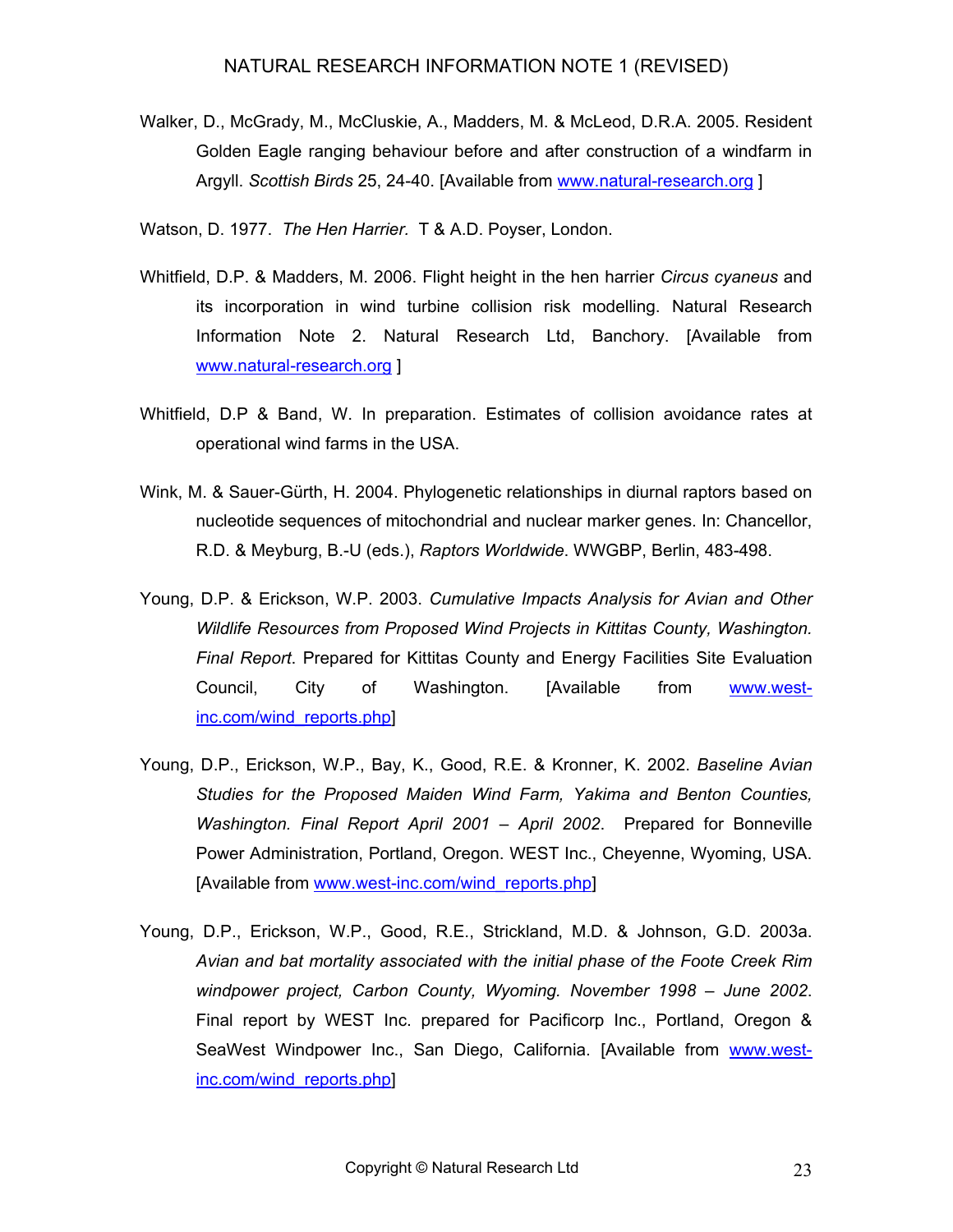Young, D.P., Erickson, W.P., Strickland, M.D., Good, R.E. & Sernka, K.J. 2003b. *Comparison of avian responses to UV-light-reflective paint on wind turbines. Subcontract report July 1999 – December 2000*. National Renewable Energy Laboratory, Colorado. [Available from [www.nrel.gov/publications](http://www.nrel.gov/publications)]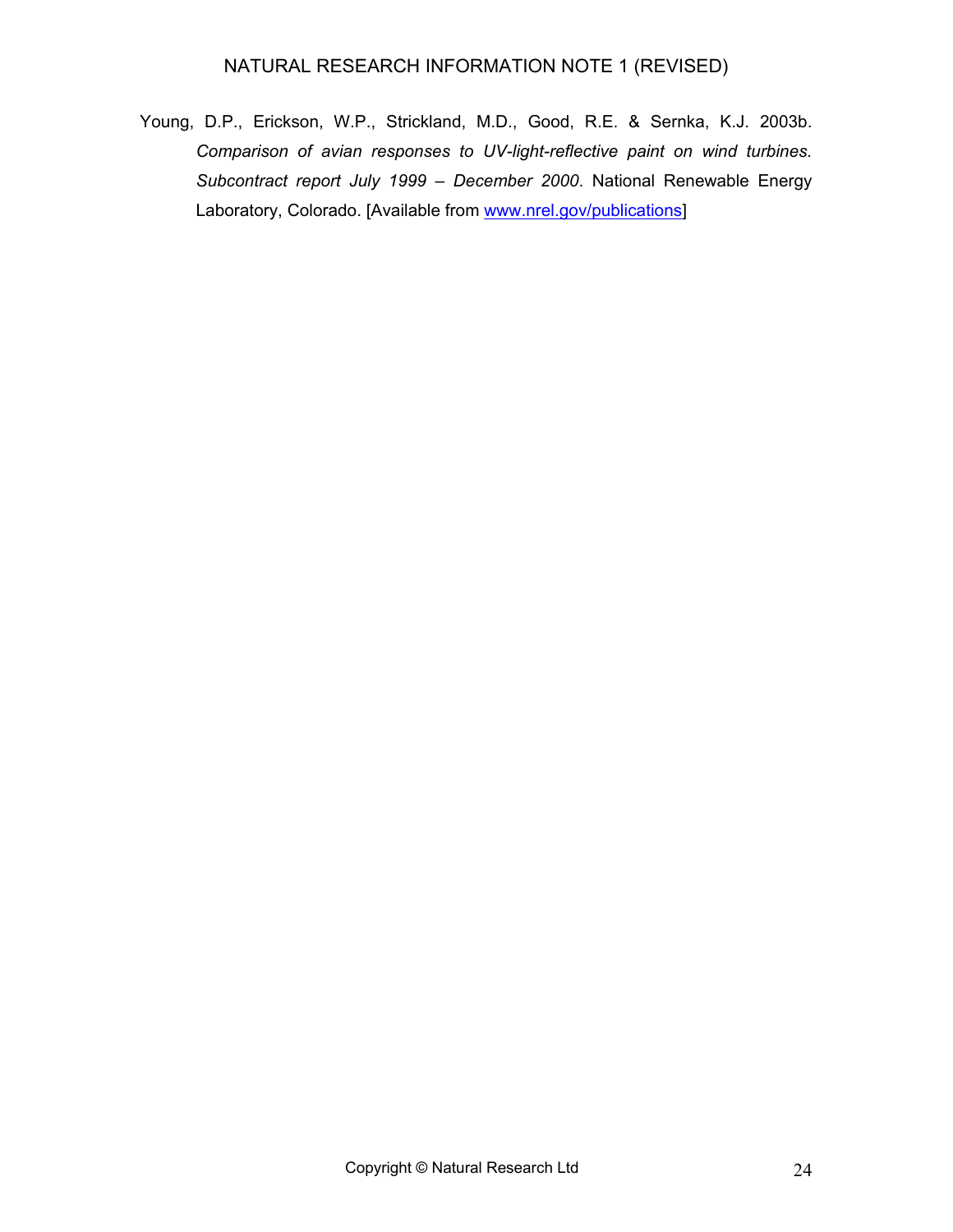*Table 1. Summary of studies which have investigated displacement effects on hen harriers due to wind farms. Refer to text for the different types of study design. \* Limited displacement of 100 m around turbines may have occurred in some situations.* 

| Study                 | Location                      | Study design    | Effect? |
|-----------------------|-------------------------------|-----------------|---------|
| Johnson et al. 2000a  | Foote Creek Rim, Wyoming, USA | <b>BACI</b>     | Yes     |
| Johnson et al. 2000b  | Buffalo Ridge, Minnesota, USA | <b>BACI</b>     | No.     |
| Schmidt et al. 2003   | Colorado, USA                 | IR.             | No.     |
| Kerlinger et al. 2005 | California, USA               | $BA + IR$       | No      |
| Kerlinger 2002        | Searsburg, Vermont, USA       | BA.             | No.     |
| Bergen 2001,          | Germany                       | <b>BACI, IG</b> | No.     |
| Reichenbach 2003      |                               |                 |         |
| K. Handke, unpubl.    | N Germany                     | IG              | $No*$   |
| data                  |                               |                 |         |
| M. de Lucas, unpubl.  | SW Spain                      | IR              | No      |
| data                  |                               |                 |         |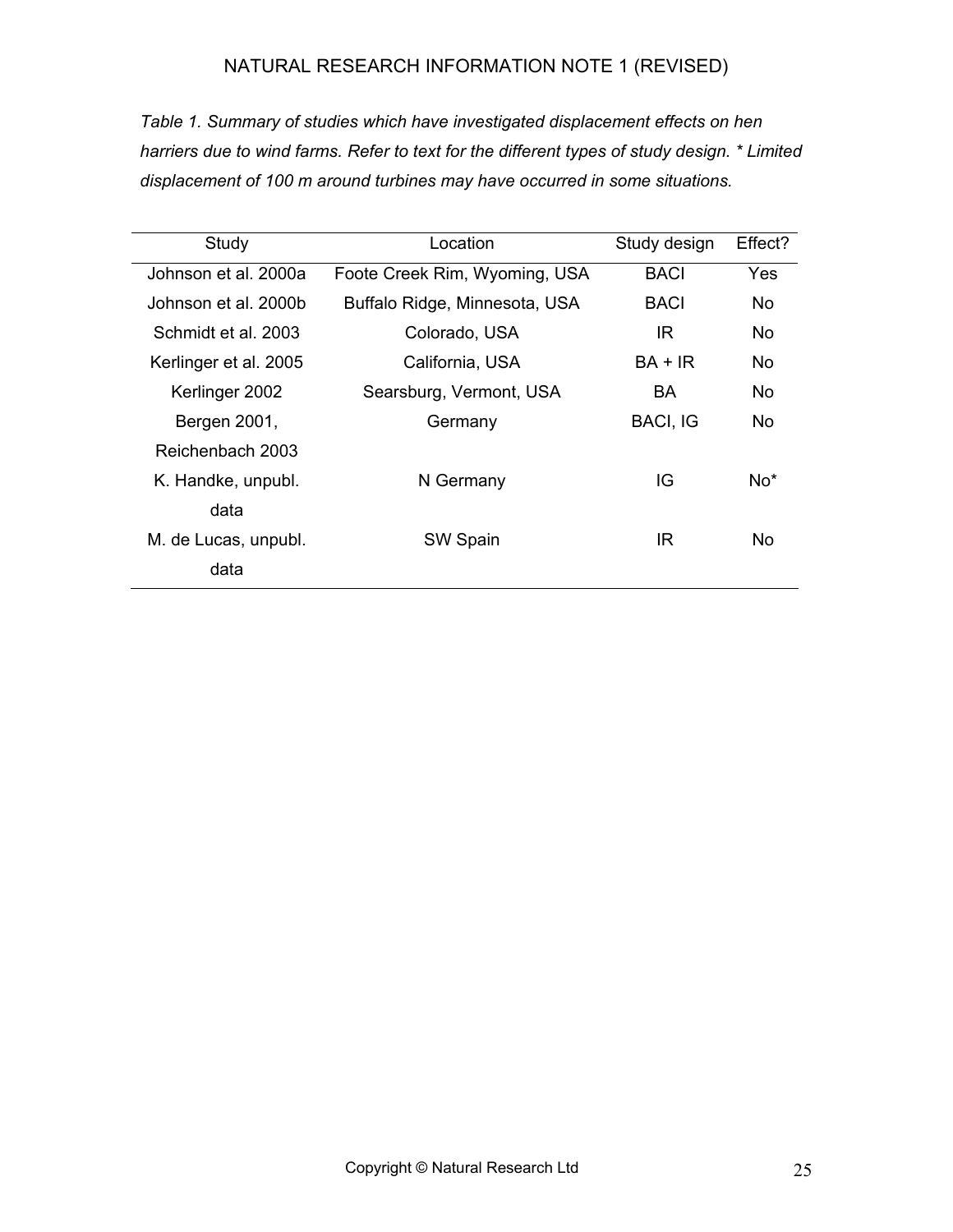*Table 2. Summary of the study protocols investigating harrier collision fatalities at eight USA wind farms. All studies corrected fatality estimates to account for search efficiency and carcass removal.* 

| <b>Site</b>        | Turbines  | Study    | Search   | Kills/turbine/yr* | Reference             |
|--------------------|-----------|----------|----------|-------------------|-----------------------|
|                    | searched  | duration | interval |                   |                       |
|                    |           | (months) | (d)      |                   |                       |
|                    |           |          |          |                   | Smallwood &           |
| Altamont           | 685       | 62       | $7 - 35$ | 0.0002            | Thelander 2004,       |
|                    |           |          |          |                   | Thelander et al. 2003 |
| <b>Foote Creek</b> | 69        | 36       | 28       | 0.006             | Johnson et al. 2000a, |
| <b>Rim</b>         |           |          |          |                   |                       |
|                    |           |          |          |                   | Young et al. 2003a    |
| Foote Creek        |           |          |          |                   |                       |
| Rim**              | 105       | 12       | 28       | 0                 | Young et al. 2003b    |
| <b>Buffalo</b>     |           |          |          |                   |                       |
| Ridge***           | $21 - 50$ | 48       | 14       | $\mathbf{0}$      | Johnson et al. 2000b  |
|                    |           |          |          |                   |                       |
| Vansycle           | 38        | 12       | 28       | $\mathbf{0}$      | Erickson et al. 2001, |
|                    |           |          |          |                   | 2002                  |
| <b>Stateline</b>   | 124-153   | 29       | 14-28    | 0                 | Erickson et al. 2004  |
|                    |           |          |          |                   | Johnson et al. 2002,  |
| Klondike           | 16        | 12       | 28       | 0                 | 2003                  |
|                    |           |          |          |                   | Erickson et al. 2002, |
|                    |           |          |          |                   |                       |
| Nine Canyon        | 37        | 12       | 14-28    | 0                 | 2003b                 |
|                    |           |          |          |                   |                       |
| <b>NWTC</b>        | 10        | 12       | 14       | 0                 | Schmidt et al. 2003   |

\*As given by reports after correction for missed carcasses. The carcass search regime could be complex at some sites because of changing search protocols due to, for example, new phases of turbine arrays being constructed and added to the searches. Hence, to avoid ambiguity, reported fatality rates after bias correction were taken from report annexes rather than undertaking novel calculations which may not have adequately corrected for study complications.

\*\*A companion study examining the effect of UV painted turbine blades on fatalities (no effect found): the 69 turbines in the 'main' study were included in this companion study. \*\*\* Osborn et al. (2000) also searched 50 of the 73 Phase I turbines at 7 day intervals between April 1994 and December 1995 and found no harrier corpses.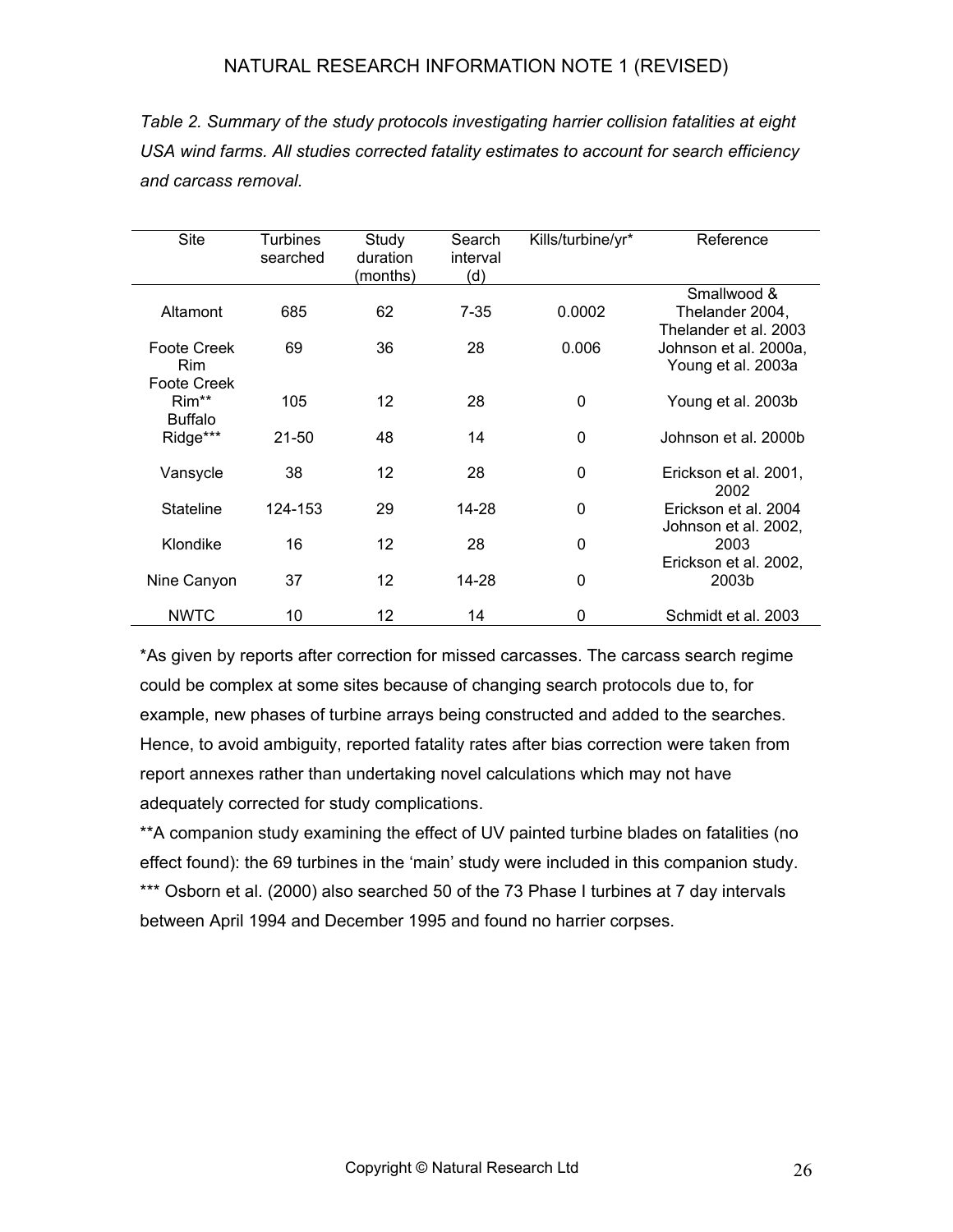*Table 3. Summary of harrier activity levels and proportion of flight observations at rotor swept height (RSH) for the eight study sites which were used to generate avoidance rate estimates.* 

| <b>Site</b>          | Mean      | Prop at    | Reference                                    |
|----------------------|-----------|------------|----------------------------------------------|
|                      | activity* | RSH**      |                                              |
|                      |           |            | Smallwood & Thelander 2004, Thelander et al. |
| Altamont             | 0.014     | 0.200      | 2003                                         |
| Foote Creek Rim      | 0.018     | 0.129      | Johnson et al. 2000a, Young et al. 2003a     |
| Foote Creek Rim      | ***       | 0.129      | Johnson et al. 2000a, Young et al. 2003a     |
| Foote Creek Rim      | 0.060     | 0.129      | Young et al. 2003b (UV study)                |
| Foote Creek Rim      | 0.018     | 0.129      | Johnson et al. 2000a, Young et al. 2003a, b  |
| <b>Buffalo Ridge</b> | 0.104     | 0.065      | Johnson et al. 2000b                         |
| Vansycle             | 0.099     | $0.100***$ | Erickson et al 2001, 2002                    |
| <b>Stateline</b>     | 0.044     | $0.100***$ | Erickson et al. 2004                         |
| Klondike             | 0.093     | 0.065      | Johnson et al. 2002, 2003                    |
| Nine Canyon          | 0.110     | $0.100***$ | Erickson et al. 2002, 2003b                  |
| <b>NWTC</b>          | 0.288     | $0.100***$ | Schmidt et al. 2003                          |

\* Standardized for comparisons across studies: averaged across the year, n birds seen per plot of 800 m radius per 20 min (see Erickson et al. (2001, 2002) for further data and summary statistics for this standardized metric).

\*\*Proportion of flights at rotor swept height (RSH).

\*\*\*Calculated from the number of harriers seen during 'instantaneous sampling', every 10 min in a 40 min period.

\*\*\*\*No data on proportion of flight activity at RSH presented in reports: value assumed on the basis of many studies at similar sites with similar turbines (see Whitfield & Madders 2006).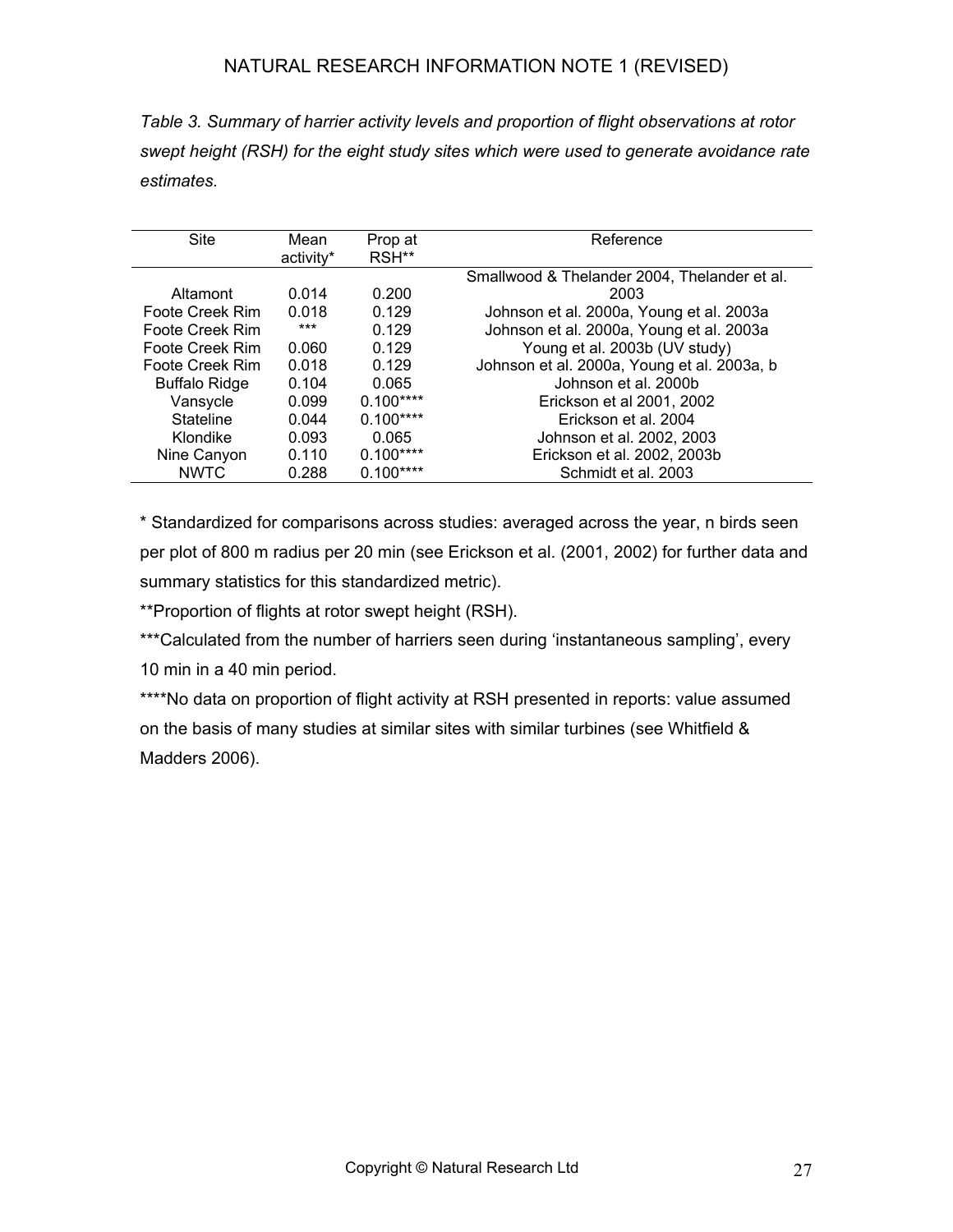## *Table 4. An example of calculations used to estimate collision avoidance rate in the northern (hen) harrier: data from Foote Creek Rim, Wyoming.*

| 1 Northern harrier<br>2 Johnson et al 2000, Young et al 2003            |                    |                                                                                |
|-------------------------------------------------------------------------|--------------------|--------------------------------------------------------------------------------|
| 3 Plot area                                                             |                    | 201 ha, 800m radius circle plots J et al 2000                                  |
| 4 Obs time                                                              |                    | 2400 sec 40 min obs period J et al 2000                                        |
| 5 NH flying time                                                        |                    | 5.97 sec, see row 34-38                                                        |
| 6 Prop time NH fly at rotor height                                      |                    | 0.129 Appendix H, J et al 2000                                                 |
| 7 Prop obs time NH fly at rotor height                                  | 0.000320888        |                                                                                |
| 8 Prob rotor height flights per ha                                      | 1.59646E-06        |                                                                                |
| 9 Flight risk area                                                      |                    | 54.19 ha, 50m around 69 turbines: metric cancels out later, so value immateria |
| 10 Prop time NH fly at rotor height within flight risk area 8.65119E-05 |                    |                                                                                |
| 11 occupancy days per annum                                             |                    | 365 d, not present all year but flying time/obs time calculated on this basis  |
| 12 flight hours per day                                                 |                    | 10 hr, incorporates turbine operation downtime 17% at 12 hr flight hr per d    |
| 13 occupancy                                                            |                    | 3650 hr/yr                                                                     |
| 14 NH occupancy at rotor swept heights in risk area                     | 0.315768466 hr/yr  |                                                                                |
| 15                                                                      | 1136.766479 sec/yr |                                                                                |
| 16 Flight risk volume                                                   | 22759800 m3        |                                                                                |
| 17 N turbines                                                           | 69                 |                                                                                |
| 18 Rotor diameter                                                       |                    | 42 Mitsubishi 600                                                              |
| 19 Rotor depth                                                          | 1.5                |                                                                                |
| 20 Bird length                                                          |                    | 0.5 1.2m wingspan                                                              |
| 21 Vol swept by rotor blades                                            | 191191.0457        |                                                                                |
| 22 Bird occupancy of rotor swept volume                                 |                    | 9.549274238 bird-sec per yr                                                    |
| 23 Flight speed                                                         |                    | 8 m/sec                                                                        |
| 24 Time taken for transit through rotors                                | 0.25               |                                                                                |
| 25 N transits through rotors                                            | 38.19709695 per yr |                                                                                |
| 26 BAND collision rate                                                  |                    | 13.70% 1.8 maxchord pitch 15 rotation 24 rpm, flapping flight                  |
| 27 NH strikes (no avoidance)                                            | 5.233002283        |                                                                                |
| 28 Avoidance rate                                                       | 0.079113285 92.09% |                                                                                |
| 29 NH strikes (with avoidance)                                          |                    | 0.414 1 of 5 raptor fatalities were NH, 0.03 raptor kills/turb/yr Young etal   |
| 30                                                                      |                    | 0 of 6 raptor fatalities in 1 yr were NH at 105 turbines Y et al UV study      |
| 31                                                                      |                    | Incorporating this gives avoidance rate of 93.3%                               |
| 32                                                                      |                    |                                                                                |
| 33                                                                      |                    |                                                                                |
| 34                                                                      |                    | 0.0428 obs per 40 min or 2400 sec count, Table 2 J et al 2000                  |
| 35                                                                      |                    | 0.887 obs were flying birds                                                    |
| 36                                                                      |                    | 1600m max linear extent across plot, av distance = 1600 * pi/4 = 1257          |
| 37                                                                      |                    | 8 m/s, 157 sec to cross plot                                                   |
| 38                                                                      |                    | 5.97 sec = 157x(0.887x0.0428) per 2400 sec of obs                              |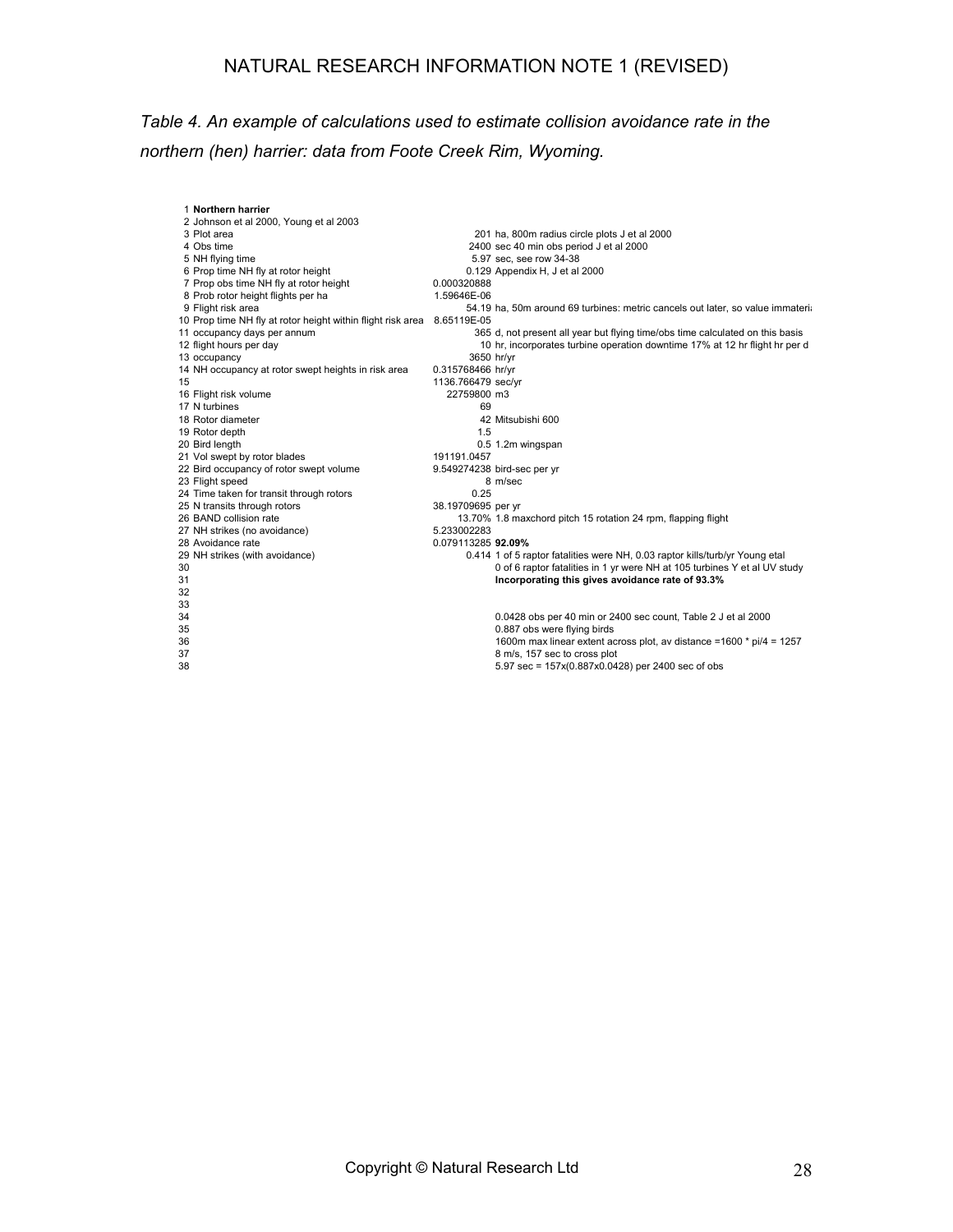*Table 5. An example of calculations used to estimate collision avoidance rate in the northern (hen) harrier: data from Foote Creek Rim, Wyoming, employing instantaneous sampling of harrier presence which allowed proportion of time when harriers were seen to be calculated directly.* 

| 1 Northern harrier                                                      |                    |                                                                                            |
|-------------------------------------------------------------------------|--------------------|--------------------------------------------------------------------------------------------|
| 2 Johnson et al 2000, Young et al 2003                                  |                    |                                                                                            |
| 3 Plot area                                                             |                    | 201 ha, 800m radius circle plots J et al 2000                                              |
| 4 Obs time                                                              |                    | 2400 sec 40 min obs period J et al 2000                                                    |
| 5 Number NH per instantaneous sample                                    |                    | 0.00275 Appendix E, J et al 2000. Every 10 min in 40 min session. Averaged across 4 season |
| 6 Prop NH obs when flying                                               |                    | 0.887 Appendix H, J et al 2000                                                             |
| 7 Prop time NH fly at rotor height                                      |                    | 0.129 Appendix H, J et al 2000                                                             |
| 8 Prop obs time NH fly at rotor height                                  | 0.000314663        |                                                                                            |
| 9 Prob rotor height flights per ha                                      | 1.56549E-06        |                                                                                            |
| 10 Flight risk area                                                     |                    | 54.19 ha, 50m around 69 turbines: metric cancels out later, so value immaterial            |
| 11 Prop time NH fly at rotor height within flight risk area 8.48338E-05 |                    |                                                                                            |
| 12 occupancy days per annum                                             |                    | 365 d, not present all year but flying time/obs time calculated on this basis              |
| 13 flight hours per day                                                 |                    | 10 hr, incorporates turbine operation downtime 17% at 12 hr flight hr per d                |
| 14 occupancy                                                            | 3650 hr/yr         |                                                                                            |
| 15 NH occupancy at rotor swept heights in risk area                     | 0.30964351 hr/yr   |                                                                                            |
| 16                                                                      | 1114.716637 sec/yr |                                                                                            |
| 17 Flight risk volume                                                   | 22759800 m3        |                                                                                            |
| 18 N turbines                                                           | 69                 |                                                                                            |
| 19 Rotor diameter                                                       |                    | 42 Mitsubishi 600                                                                          |
| 20 Rotor depth                                                          | 1.5                |                                                                                            |
| 21 Bird length                                                          |                    | 0.5 1.2m wingspan                                                                          |
| 22 Vol swept by rotor blades                                            | 191191.0457        |                                                                                            |
| 23 Bird occupancy of rotor swept volume                                 |                    | 9.36404711 bird-sec per yr                                                                 |
| 24 Flight speed                                                         |                    | 8 m/sec                                                                                    |
| 25 Time taken for transit through rotors                                | 0.25               |                                                                                            |
| 26 N transits through rotors                                            | 37.45618844 per yr |                                                                                            |
| 27 BAND collision rate                                                  |                    | 13.70% 1.8 maxchord pitch 15 rotation 24 rpm, flapping flight                              |
| 28 NH strikes (no avoidance)                                            | 5.131497816        |                                                                                            |
| 29 Avoidance rate                                                       | 0.080678199 91.93% |                                                                                            |
| 30 NH strikes (with avoidance)                                          |                    | 0.414 1 of 5 raptor fatalities were NH, 0.03 raptor kills/turb/yr Young etal               |
| 31                                                                      |                    | 0 of 6 raptor fatalities in 1 yr were NH at 105 turbines Y et al UV study                  |
| 32                                                                      |                    | Incorporating this gives avoidance rate of 93.1%                                           |
|                                                                         |                    |                                                                                            |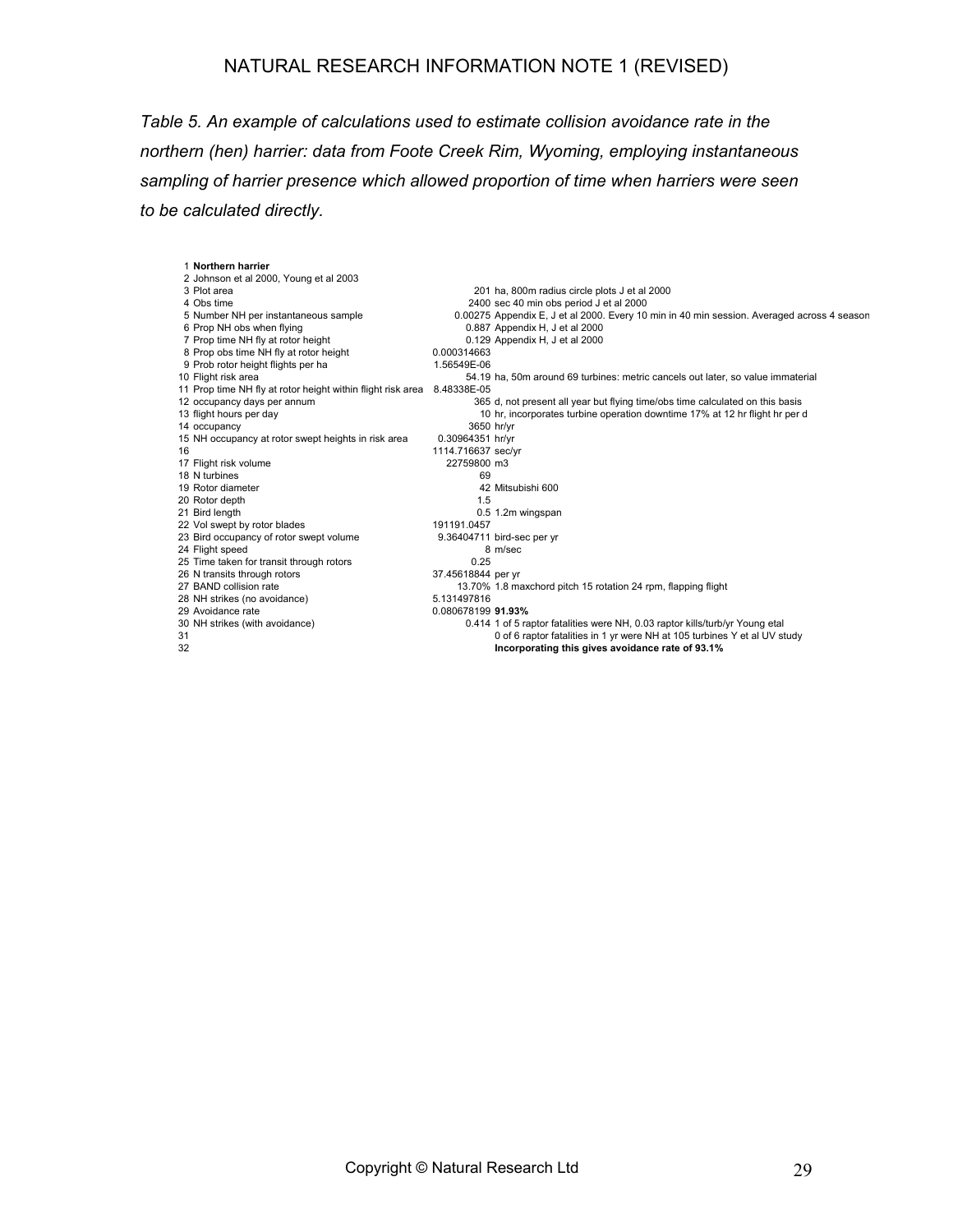*Table 6. Estimates of avoidance rates in the northern (hen) harrier at eight wind farms in*  USA: the estimate for Buffalo Ridge does not include the results of Osborn et al. (2000) *which would also have indicated 100% avoidance.* 

| <b>Site</b>          | Avoidance rate | Reference                                         |
|----------------------|----------------|---------------------------------------------------|
| Altamont             | 99.87%*        | Smallwood & Thelander 2004, Thelander et al. 2003 |
| Altamont             | 99.73%**       | Smallwood & Thelander 2004, Thelander et al. 2003 |
| Foote Creek Rim      | 92.09%         | Johnson et al. 2000a, Young et al. 2003a          |
| Foote Creek Rim      | 91.93%***      | Johnson et al. 2000a, Young et al. 2003a          |
| Foote Creek Rim      | 100.00%        | Young et al. 2003b (UV study)                     |
| Foote Creek Rim      | 93.2%****      | Johnson et al. 2000a, Young et al. 2003a, b       |
| <b>Buffalo Ridge</b> | 100.00%        | Johnson et al. 2000b                              |
| Vansycle             | 100.00%        | Erickson et al. 2001, 2002                        |
| <b>Stateline</b>     | 100.00%        | Erickson et al. 2004                              |
| Klondike             | 100.00%        | Johnson et al. 2002, 2003                         |
| Nine Canyon          | 100.00%        | Erickson et al. 2002, 2003b                       |
| <b>NWTC</b>          | 100.00%        | Schmidt et al. 2003                               |

\*Assuming 139 ha study plot. Flight time estimates given by study.

\*\*Assuming 297.5 ha study plot. Flight time estimates given by study.

\*\*\*Using empirical measure of flight time proportion through instantaneous sampling.

\*\*\*\*Main study and 'UV study' results combined, with no duplication of results common to both.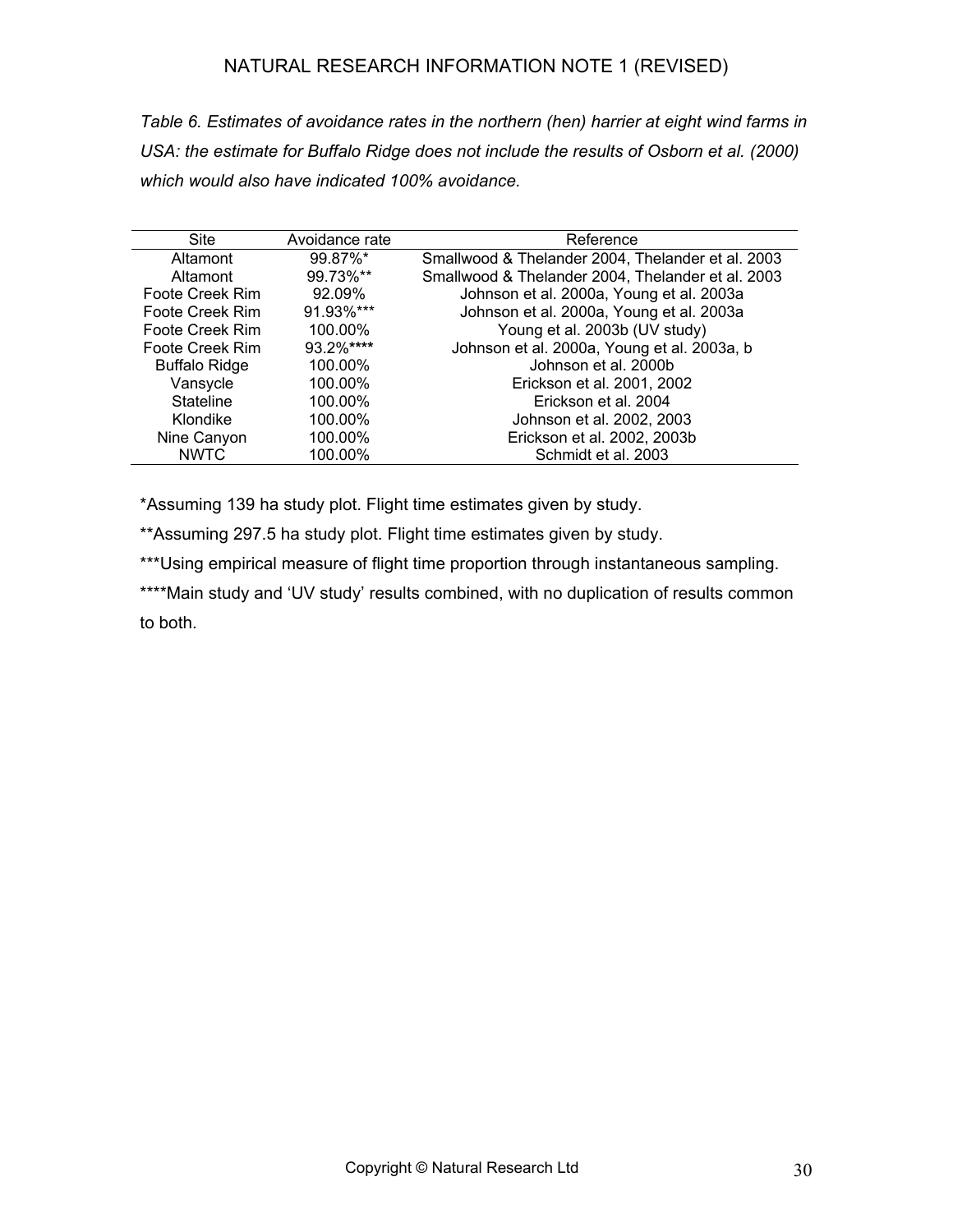

*Fig. 1. The relationship between an index of hen harrier activity (mean number of sightings per 800 m circular plot per hour) and an index of mortality through collision with rotor blades (number of kills per hectare of Rotor Swept Area per year) at nine wind farm sites. Sources: Smallwood & Thelander (2004), Thelander et al. (2003), Erickson et al. (2001, 2002, 2003a, b), Johnson et al. (2000a, b, 2003), Schmidt et al. (2003), Lekuona & Ursúa (2005), Young et al. (2003a, b).*